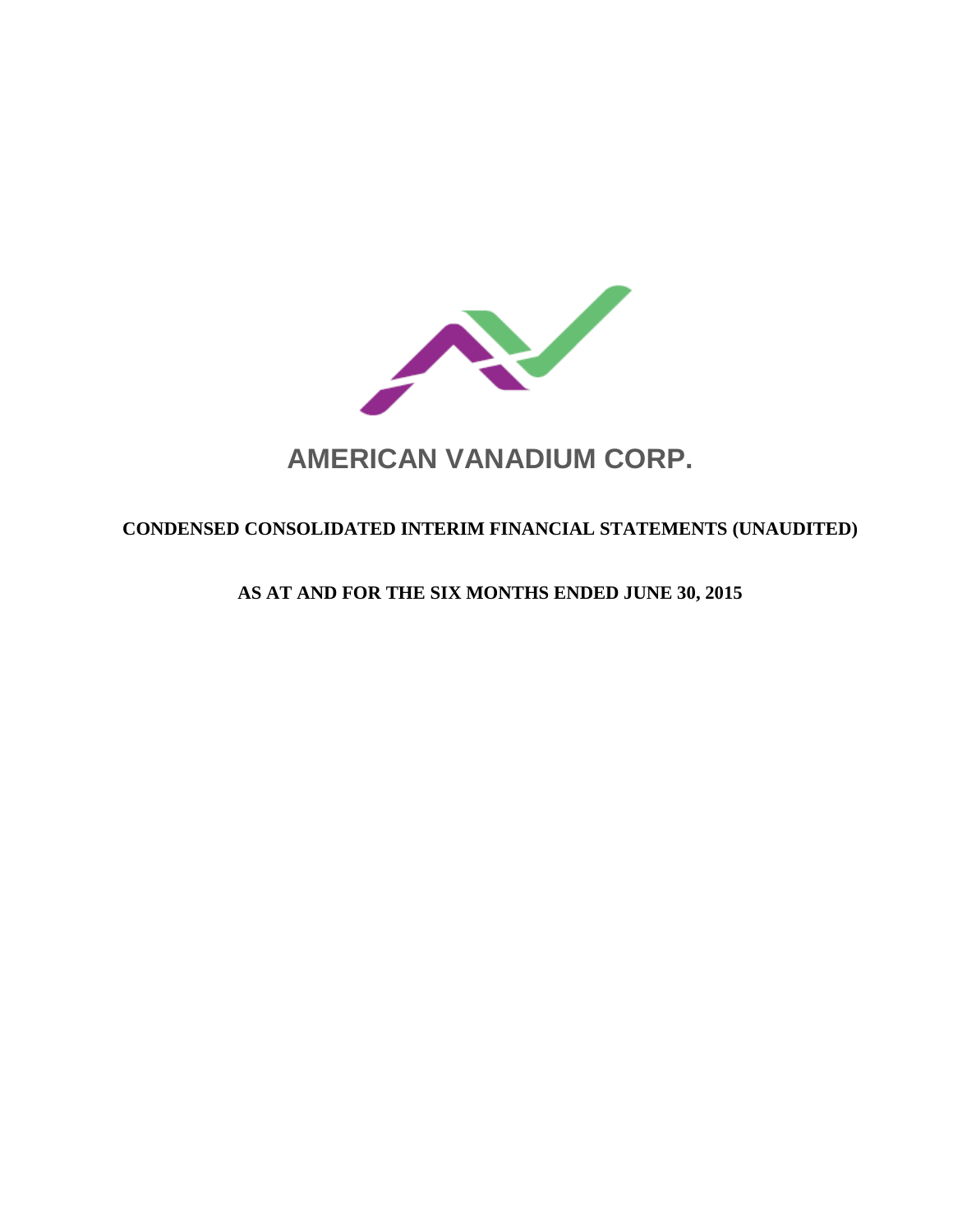#### **Management's Comments on Unaudited Financial Statements**

The accompanying unaudited condensed consolidated interim financial statements of American Vanadium Corp. (the "Company") as at and for the six months ended June 30, 2015 have been prepared by management and approved by the Board of Directors of the Company. These financial statements have not been reviewed by the Company's external auditors.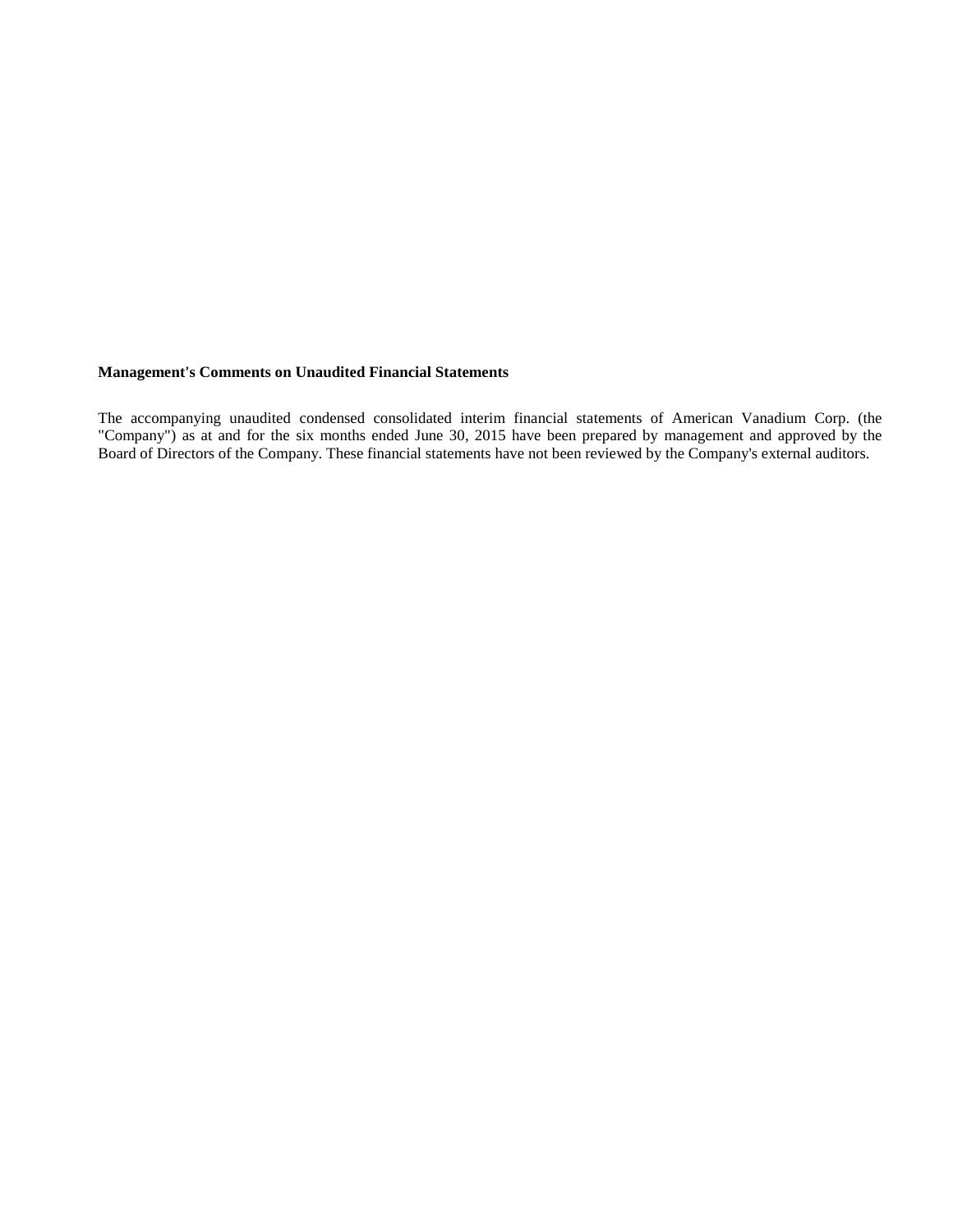#### **AMERICAN VANADIUM CORP.**  CONDENSED CONSOLIDATED INTERIM BALANCE SHEETS (UNAUDITED) IN CANADIAN DOLLARS

|                                              | June 30 | December 31 |
|----------------------------------------------|---------|-------------|
|                                              | 2015    | 2014        |
|                                              |         |             |
| <b>ASSETS</b>                                |         |             |
| <b>Current assets</b>                        |         |             |
| Cash                                         | 6,568   | 78,413      |
| Amounts receivable                           | 34,578  | 42,826      |
| Prepaid expenses (Note 4)                    | 73,718  | 131,459     |
| Total current assets                         | 114,864 | 252,698     |
| Equipment and deposits on equipment (Note 5) | 14,663  | 31,508      |
| Reclamation deposit                          | 33,695  | 178,939     |
| Mineral properties (Note 6)                  | 41,635  | 41,635      |
| <b>Total assets</b>                          | 204,857 | 504,780     |

# **LIABILITIES AND SHAREHOLDERS' (DEFICIENCY) EQUITY LIABILITIES AND SHAREHOLDERS' EQUITY**

| <b>Current liabilities</b>                              |                |              |
|---------------------------------------------------------|----------------|--------------|
| Accounts payable and accrued liabilities (Note 8)       | 2,507,868      | 2,268,093    |
| <b>Total liabilities</b>                                | 2,507,868      | 2,268,093    |
| Shareholders' (deficiency) equity                       |                |              |
| Share capital (Note 7)                                  | 30,409,688     | 30,100,545   |
| Equity reserves                                         | 3,900,121      | 3,939,532    |
| Deficit                                                 | (36, 602, 820) | (35,803,390) |
| Total shareholders' (deficiency) equity                 | (2,303,011)    | (1,763,313)  |
| Total liabilities and shareholders' (deficiency) equity | 204,857        | 504,780      |

**Basis of presentation and continuance of operations (Note 2)**

**Commitments and contingencies (Note 13)**

**On behalf of the Board:**

*Signed: "William Radvak"* Director *Signed: "Brian E. Bayley"* Director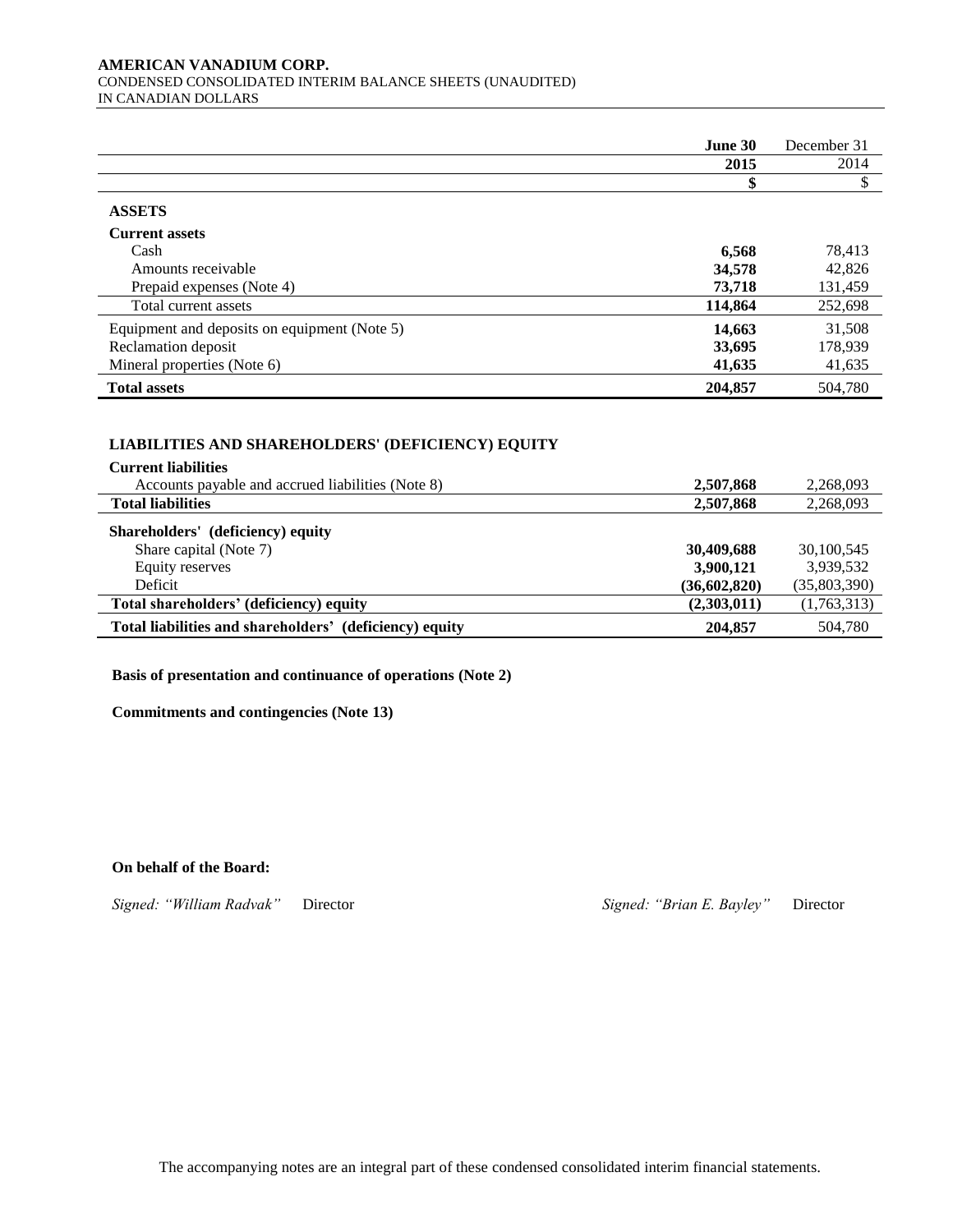#### **AMERICAN VANADIUM CORP.**  CONDENSED CONSOLIDATED INTERIM STATEMENTS OF COMPREHENSIVE LOSS (UNAUDITED) IN CANADIAN DOLLARS

|                                                        | Three Months Ended<br>June 30 |             | <b>Six Months Ended</b><br>June 30 |             |  |
|--------------------------------------------------------|-------------------------------|-------------|------------------------------------|-------------|--|
|                                                        | 2015                          | 2014        | 2015                               | 2014        |  |
|                                                        | \$                            | \$          | \$                                 | \$          |  |
| <b>Exploration and evaluation expenses (Note 6)</b>    | (70, 109)                     | (582, 539)  | (248, 737)                         | (1,417,403) |  |
| General and administrative expenses:                   |                               |             |                                    |             |  |
| Salaries and benefits                                  | 54,877                        | 404,469     | 250,063                            | 731,169     |  |
| Stock-based compensation (Note 7)                      | 49,792                        | 304,631     | (39, 411)                          | 419,558     |  |
| Office facilities and administrative services (Note 8) | 40,013                        | 51,931      | 81,543                             | 102,361     |  |
| Consulting (Note 8)                                    | 36,302                        | 203,602     | 104,037                            | 420,132     |  |
| Transfer agent, listing and filing fees                | 8,648                         | 11,776      | 23,173                             | 39,614      |  |
| Investor relations and shareholder information         | 7,813                         | 64,116      | 13,732                             | 77,462      |  |
| Amortization                                           | 5,790                         | 8,587       | 9,699                              | 17,238      |  |
| Audit and legal                                        | 1,831                         | 22,414      | 10,993                             | 33,461      |  |
| Office and sundry                                      | (354)                         | 31,477      | 51,547                             | 62,210      |  |
| Travel                                                 |                               | 86,310      | 9,062                              | 128,646     |  |
| Total general and administrative expenses              | (204, 712)                    | (1,189,313) | (514, 438)                         | (2,031,851) |  |
| Foreign exchange gain (loss)                           | 9,523                         | (21, 456)   | (55,670)                           | (82, 128)   |  |
| Interest income                                        | 28                            | 3,389       | 102                                | 5,611       |  |
| Gain on sale of equipment                              |                               |             | 19,313                             |             |  |
| Net comprehensive loss                                 | (265,270)                     | (1,789,919) | (799, 430)                         | (3,525,711) |  |
| <b>Basic and diluted loss per share (Note 12)</b>      | (0.00)                        | (0.03)      | (0.01)                             | (0.06)      |  |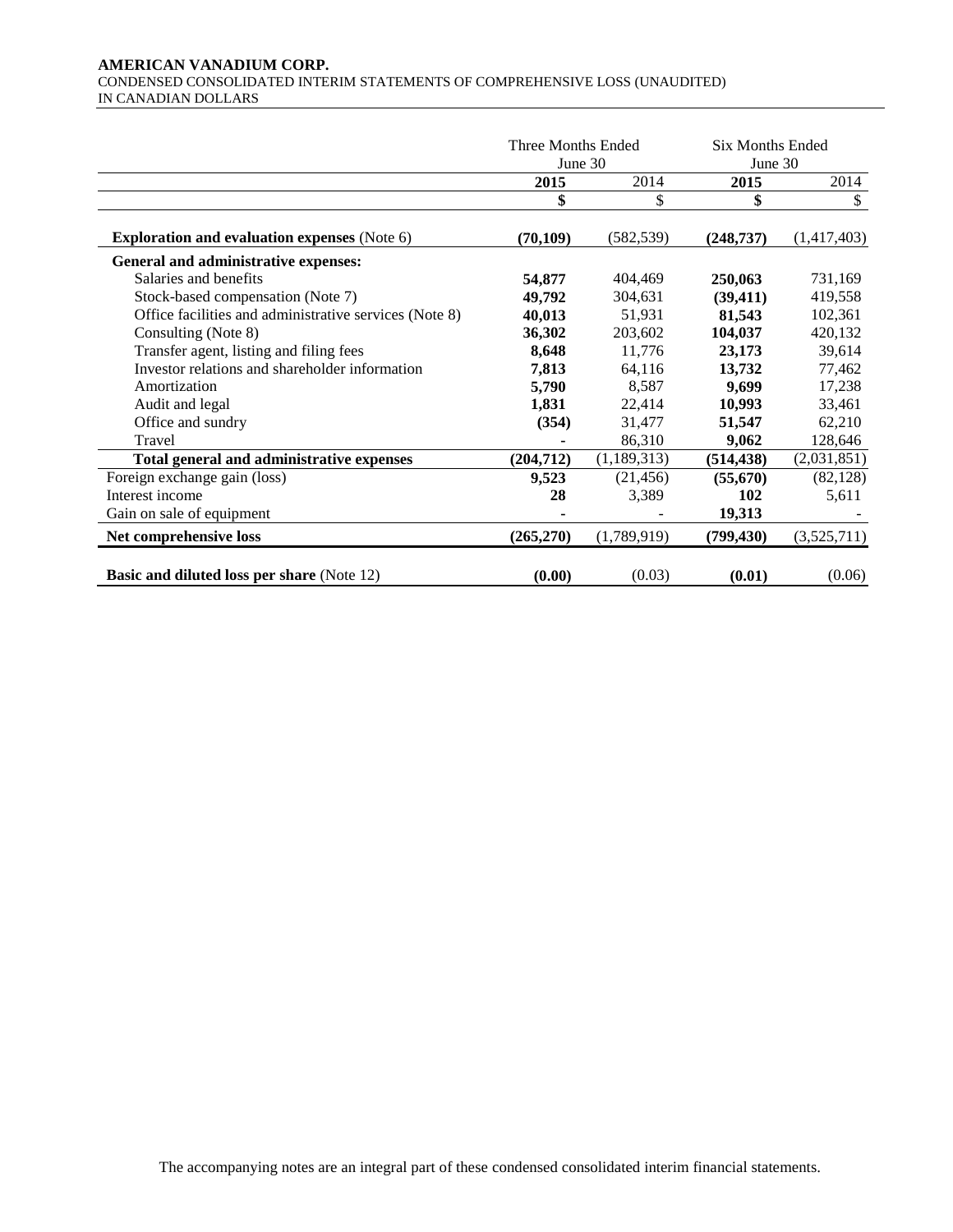#### **AMERICAN VANADIUM CORP.**

CONDENSED CONSOLIDATED INTERIM STATEMENTS OF CHANGES IN SHAREHOLDERS' (DEFICIENCY) EQUITY (UNAUDITED)

IN CANADIAN DOLLARS

|                                                 | <b>Share</b> | <b>Equity</b>   |                |              |
|-------------------------------------------------|--------------|-----------------|----------------|--------------|
|                                                 | Capital      | <b>Reserves</b> | <b>Deficit</b> | <b>Total</b> |
|                                                 |              |                 |                | \$           |
|                                                 |              |                 |                |              |
| Balance, December 31, 2013                      | 24,097,538   | 3,493,384       | (25, 239, 849) | 2,351,073    |
| Private placements, net of share issuance costs | 4,822,169    | 12,043          |                | 4,834,212    |
| Stock-based compensation                        | 106,675      | 312,883         |                | 419,558      |
| Exercise of warrants                            | 9,674        | (1, 394)        |                | 8,280        |
| Net comprehensive loss for the period           |              |                 | (3,525,771)    | (3,525,771)  |
| Balance, June 30, 2014                          | 29,036,056   | 3,816,916       | (28,765,620)   | 4,087,352    |
| Private placements, net of share issuance costs | 888,789      | 161             |                | 888,950      |
| Stock-based compensation                        | 175,700      | 122,455         |                | 298,155      |
| Net comprehensive loss for the period           |              |                 | (7,037,770)    | (7,037,770)  |
|                                                 |              |                 |                |              |
| Balance, December 31, 2014                      | 30,100,545   | 3,939,532       | (35,803,390)   | (1,763,313)  |
| Private placements, net of share issuance costs | 203,095      |                 |                | 203,095      |
| Shares issued for settlement of accounts        |              |                 |                |              |
| payable                                         | 93,648       |                 |                | 93,648       |
| Shares issued on termination of consulting      |              |                 |                |              |
| contract                                        | 2,400        |                 |                | 2,400        |
| Stock-based compensation                        |              | (39, 411)       |                | (39, 411)    |
|                                                 |              |                 |                |              |
| Net comprehensive loss for the period           |              |                 | (799, 430)     | (799, 430)   |
| <b>Balance, June 30, 2015</b>                   | 30,409,688   | 3,900,121       | (36,602,820)   | (2,303,011)  |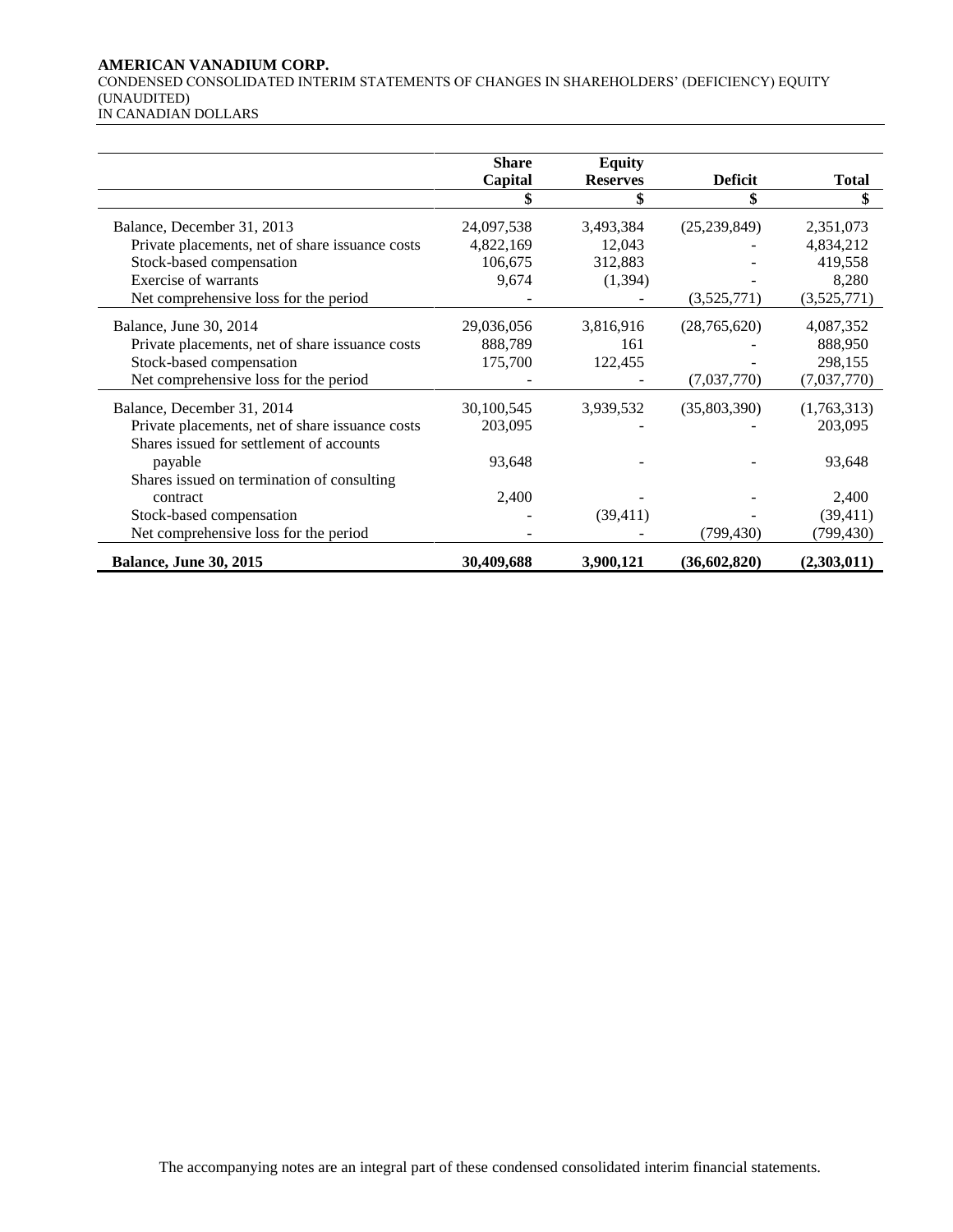#### **AMERICAN VANADIUM CORP.**  CONDENSED CONSOLIDATED INTERIM STATEMENT OF CASH FLOWS (UNAUDITED) IN CANADIAN DOLLARS

|                                                                                                                                                                                                                   | <b>Six Months</b><br><b>Ended</b><br>June 30       | <b>Six Months</b><br>Ended<br>June 30      |
|-------------------------------------------------------------------------------------------------------------------------------------------------------------------------------------------------------------------|----------------------------------------------------|--------------------------------------------|
|                                                                                                                                                                                                                   | 2015                                               | 2014                                       |
|                                                                                                                                                                                                                   | \$                                                 | \$                                         |
| CASH FLOWS (USED IN) FROM OPERATING ACTIVITIES<br>Net comprehensive loss                                                                                                                                          | (799, 430)                                         | (3,525,771)                                |
| Items not involving cash:<br>Foreign exchange loss (gain)<br>Stock-based compensation<br>Expenses settled through issuance of shares<br>Gain on sale of equipment<br>Amortization                                 | 55,670<br>(39, 411)<br>31,644<br>(19,313)<br>9,699 | (7,220)<br>419,558<br>17,238               |
| Changes in non-cash working capital balances:<br>Accounts payable and accrued liabilities<br>Prepaid expenses<br>Amounts receivable                                                                               | 250,666<br>57,741<br>8,248                         | (976, 916)<br>(433, 461)<br>2,165          |
| Non-operating income:<br>Interest income<br>Net cash used in operating activities                                                                                                                                 | (7, 043)<br>(451, 529)                             | (5,611)<br>(4,510,018)                     |
| CASH FLOWS FROM (USED IN) INVESTING ACTIVITIES<br>Decrease (increase) in reclamation deposit<br>Proceeds from sale of equipment<br>Interest income<br>Purchase of equipment<br>Mineral property acquisition costs | 145,242<br>26,460<br>7,043                         | (8,302)<br>5,611<br>(95, 612)<br>(65, 847) |
| Net cash used in investing activities                                                                                                                                                                             | 178,745                                            | (164, 150)                                 |
| <b>CASH FLOWS FROM FINANCING ACTIVITIES</b><br>Proceeds from issuance of shares, net of issuance costs                                                                                                            | 203,095                                            | 4,842,492                                  |
| Net cash provided by financing activities                                                                                                                                                                         | 203,095                                            | 4,842,492                                  |
| Change in cash for the period<br>Effect of exchange rate changes on balance of cash held in foreign currencies                                                                                                    | (69, 689)<br>(2,156)                               | 168,324                                    |
| Cash, beginning of period                                                                                                                                                                                         | 78,413                                             | 1,460,897                                  |
| Cash, end of period                                                                                                                                                                                               | 6,568                                              | 1,629,221                                  |

# **Significant non-cash financing activities:**

| Shares issued to settle accounts payable and expenses | 93,648 |        |
|-------------------------------------------------------|--------|--------|
| Non-cash share issuance costs                         | 245    | 12.043 |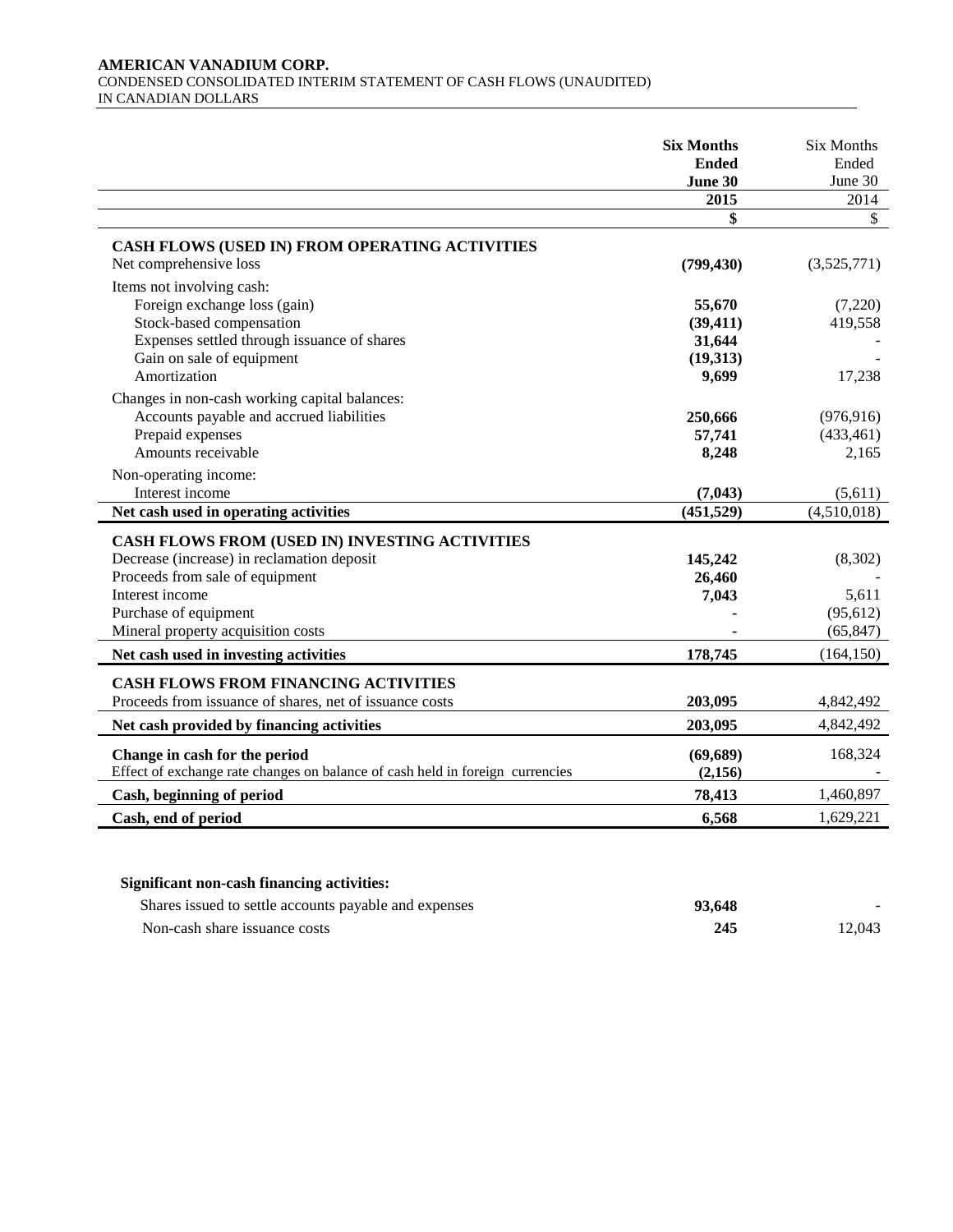# **1. NATURE OF OPERATIONS**

American Vanadium Corp. (the "Company"), incorporated under the *Canada Business Corporations Act*, is the Master Sales Agent in North America for the CellCube vanadium redox flow energy system ("CellCube"), produced by Gildemeister Energy Solutions ("Gildemeister") of Germany. The CellCube is a commercially available vanadium flow battery capable of delivering long-duration energy storage for a broad range of applications, such as renewable energy integration and the reduction of demand charge tariffs levied by utilities.

In addition to marketing CellCube units, the Company has claims in the Gibellini Property ("Gibellini"), a vanadium deposit located in Eureka County, Nevada, which is in the permitting stage. The Company is seeking to integrate its operations so that future off-take from a mine at Gibellini could be converted to vanadium electrolyte in vanadium redox flow batteries.

The address of the Company's principal place of business is Suite #1020, 800 W. Pender Street, Vancouver, British Columbia, Canada, and its shares trade on the TSX-Venture Exchange (the "Exchange") under the symbol "AVC".

# **2. BASIS OF PRESENTATION AND CONTINUANCE OF OPERATIONS**

#### **Statement of compliance**

These unaudited condensed consolidated interim financial statements, including comparative periods, have been prepared using accounting policies consistent with International Financial Reporting Standards ("IFRS") and in accordance with International Accounting Standard ("IAS") 34 "Interim Financial Reporting". These financial statements should be read in conjunction with the Company's audited consolidated financial statements for the year ended December 31, 2014.

Significant accounting policies and the applicable basis of measurement used in the preparation of these unaudited condensed consolidated interim financial statements are described in Note 3.

These consolidated financial statements were authorized by the Board of Directors on August 25, 2015.

#### **Going concern**

These consolidated financial statements have been prepared on the assumption that the Company will continue on a going concern basis. The Company has generally incurred net losses and negative operating cash flows since its incorporation. The ability of the Company to continue as a going concern depends upon its ability to develop profitable operations and to continue to raise adequate financing. Management is marketing Gildemeister's CellCube vanadium redox flow batteries, which may provide some operating cash flow, but as this activity is still in a start-up phase and no firm sales have been made, the Company is solely dependent upon its ability to raise funds in capital markets to meet its operating requirements and to finance the permitting and development of Gibellini.

Owing to adverse conditions in the Company's capital market, there can be no assurance that the Company will be able to develop profitable operations or continue to raise additional funds, in which case the Company may be unable to meet its financial obligations. Should the Company be unable to generate funds from the sale of shares or assets to discharge its liabilities in the normal course of business, further impairments may be incurred. The consolidated financial statements do not include adjustments to amounts and classifications of assets and liabilities that might be necessary should the Company be unable to continue operations.

The Company's ability to raise additional funds is dependent on favourable conditions in equity and alternative investment markets, which are volatile and subject to significant uncertainty. The Company will continue to identify alternative sources of financing, but anticipates reliance on equity markets in the near term. Based on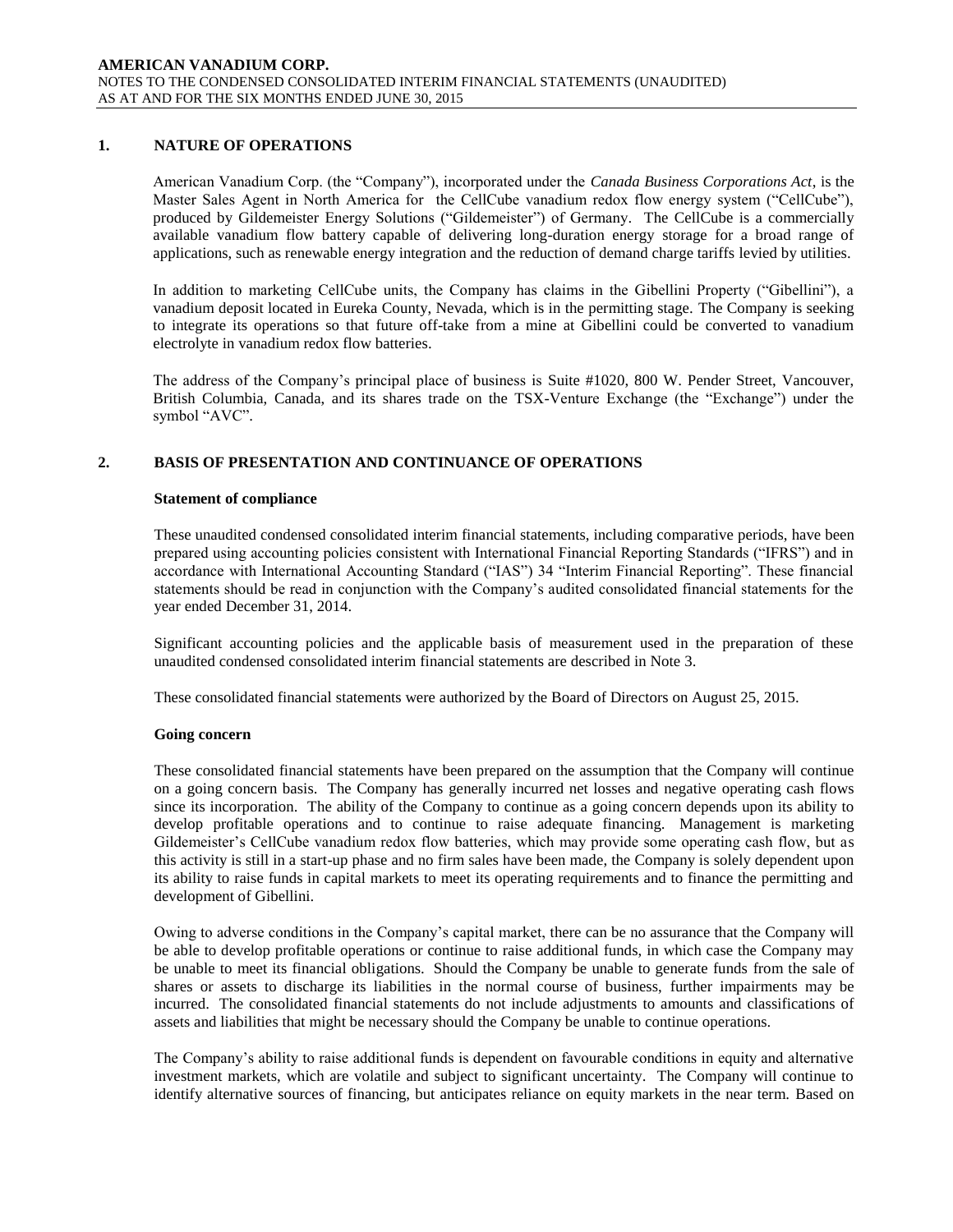these factors, there is a material uncertainty that may cast significant doubt about the Company's ability to continue as a going concern.

As at June 30, 2015, the Company had a working capital deficit of \$2,393,004 (December 31, 2014 - \$2,015,395) and had a shareholders' deficiency of \$2,303,011 (December 31, 2014 - \$1,763,313).

#### **3. SIGNIFICANT ACCOUNTING POLICIES**

Except for the mandatory adoption of new IFRS, which are described under the heading "Adoption of new IFRS", these unaudited condensed consolidated interim financial statements have been prepared according to the same accounting policies and are subject to the same areas of judgment, measurement estimates and uncertainties as those disclosed in Note 3 of the Company's audited consolidated financial statements for the year ended December 31, 2014.

#### **Basis of consolidation**

These consolidated financial statements include the balances and results of the Company and those entities over which the Company exercises control. Control is achieved where the Company has the power, directly or indirectly, to govern the financial and operating policies of an entity so as to obtain the benefits from its operations.

These consolidated financial statements include the assets, liabilities, income and expenses of the Company and its wholly-owned U.S. subsidiary, American Vanadium US Inc. All intercompany transactions and balances have been eliminated on consolidation. Unless otherwise indicated, all amounts are reported in Canadian dollars.

#### **Basis of measurement and presentation currency**

The balances in these consolidated financial statements are prepared using the accrual basis of accounting and have been measured on a historical cost basis, except for financial instruments classified as financial instruments at fair value through profit or loss, which are stated at their fair value.

These financial statements are presented in Canadian dollars, which is also the functional currency of the Company and American Vanadium US Inc.

#### **Adoption of new IFRS**

The Company has applied the following new IFRS amendment starting January 1, 2015:

i. IFRS 3, Business Combinations

IFRS 3 was amended to provide clarification related to (i) contingent consideration in a business combination and (ii) scope exception for joint arrangements.

ii. IFRS 8, Operating Segments

IFRS 8 was amended to require (i) disclosure of judgments made by management in aggregating segments, and (ii) a reconciliation of segment assets to the entity's assets when segment assets are reported.

iii. IAS 16, Property, Plant and Equipment and IAS 38, Intangible Assets

IAS 16 was amended to classify how gross carrying amount and accumulated depreciation are treated where an entity uses the revaluation model.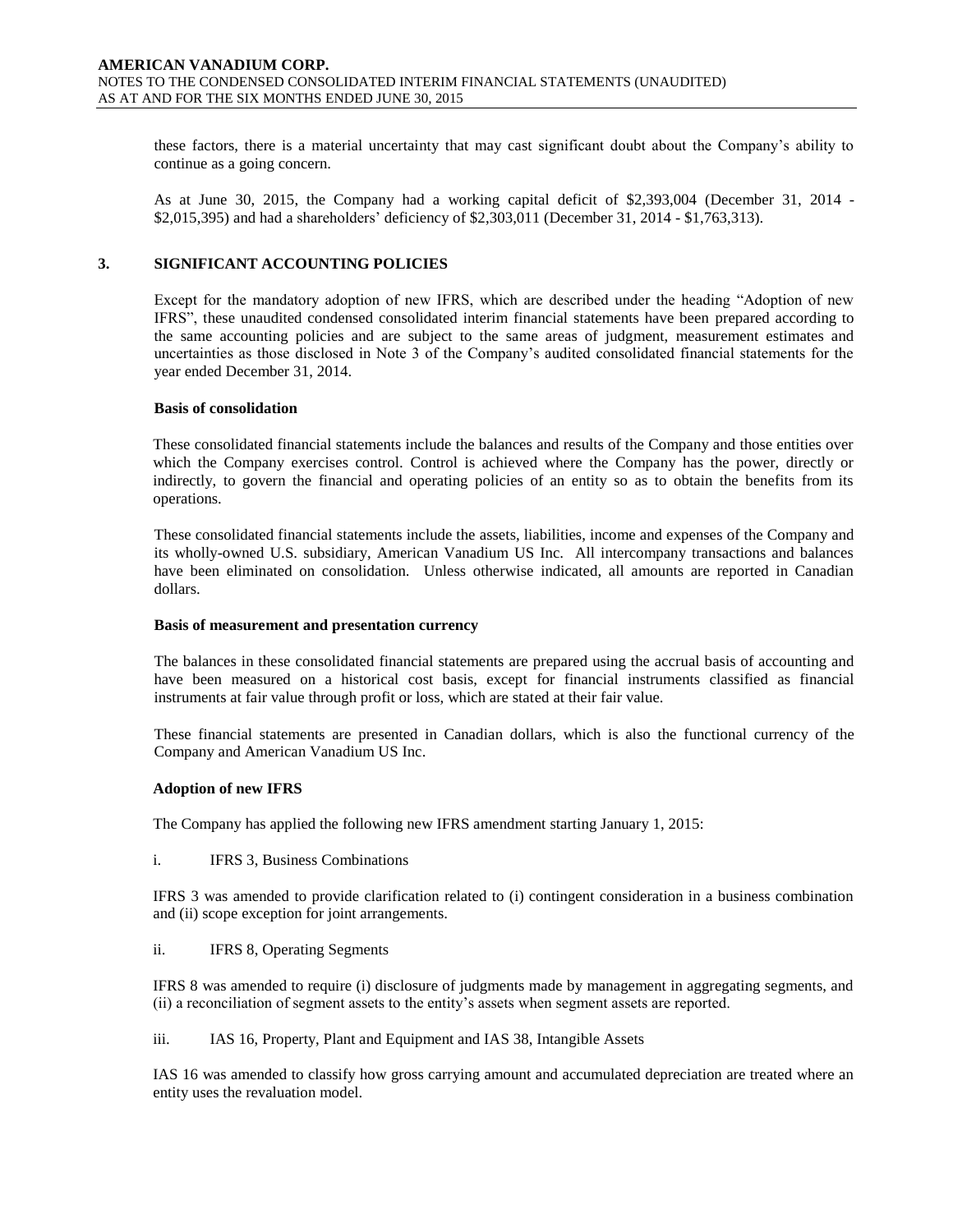#### iv. IAS 24, Related Party Transactions

IAS 24 was amended to (i) revise definition of "related party" to include an entity that provides key management personnel services to the reporting entity or its parent, and (ii) clarify related disclosure requirements.

The adoption of these standards did not result in changes to amounts or note disclosures previously reported by the Company.

#### **Future changes in accounting policies**

The following are new and revised accounting pronouncements that have been issued, but are not yet effective for the year beginning January 1, 2015:

#### i. IFRS 9, Financial Instruments

The IASB intends to replace IAS 39 – "*Financial Instruments: Recognition and Measurement*" in its entirety with IFRS 9 in three main phases. IFRS 9 will be the new standard for the financial reporting of financial instruments that is principles-based and less complex than IAS 39. IFRS 9 requires that all financial assets be classified and subsequently measured at amortized cost or at fair value based on the Company's business model for managing financial assets and the contractual cash flow characteristics of the financial assets. Financial liabilities are classified and subsequently measured at amortized cost except for financial liabilities classified as at fair value through profit or loss, financial guarantees and certain other exceptions. IFRS 9 can currently be adopted voluntarily, but is mandatory for years beginning on or after January 1, 2018.

ii. IFRS 5, Non-current Assets Held for Sale and Discontinued Operations

IFRS 5 has been amended to adds specific guidance in IFRS 5 for cases in which an entity reclassifies an asset from held for sale to held for distribution or vice versa and cases in which held-for-distribution accounting is discontinued. These amendments are effective for annual periods beginning January 1, 2016.

iii. IFRS 15, Revenue from Contracts with Customers

In May 2014, the IASB issued IFRS 15 – Revenue from Contracts with Customers ("IFRS 15") which supersedes IAS 11 – Construction Contracts, IAS 18 – Revenue, IFRIC 13 – Customer Loyalty Programmes, IFRIC 15 – Agreements for the Construction of Real Estate, IFRIC 18 – Transfers of Assets from Customers, and SIC 31 – Revenue – Barter Transactions Involving Advertising Services. IFRS 15 establishes a single fivestep model framework for determining the nature, amount, timing and uncertainty of revenue and cash flows arising from a contract with a customer. The standard is effective for annual periods beginning on or after January 1, 2017, with early adoption permitted.

Management has determined that the application of these pronouncements is not expected to have a significant impact on the Company's financial statements.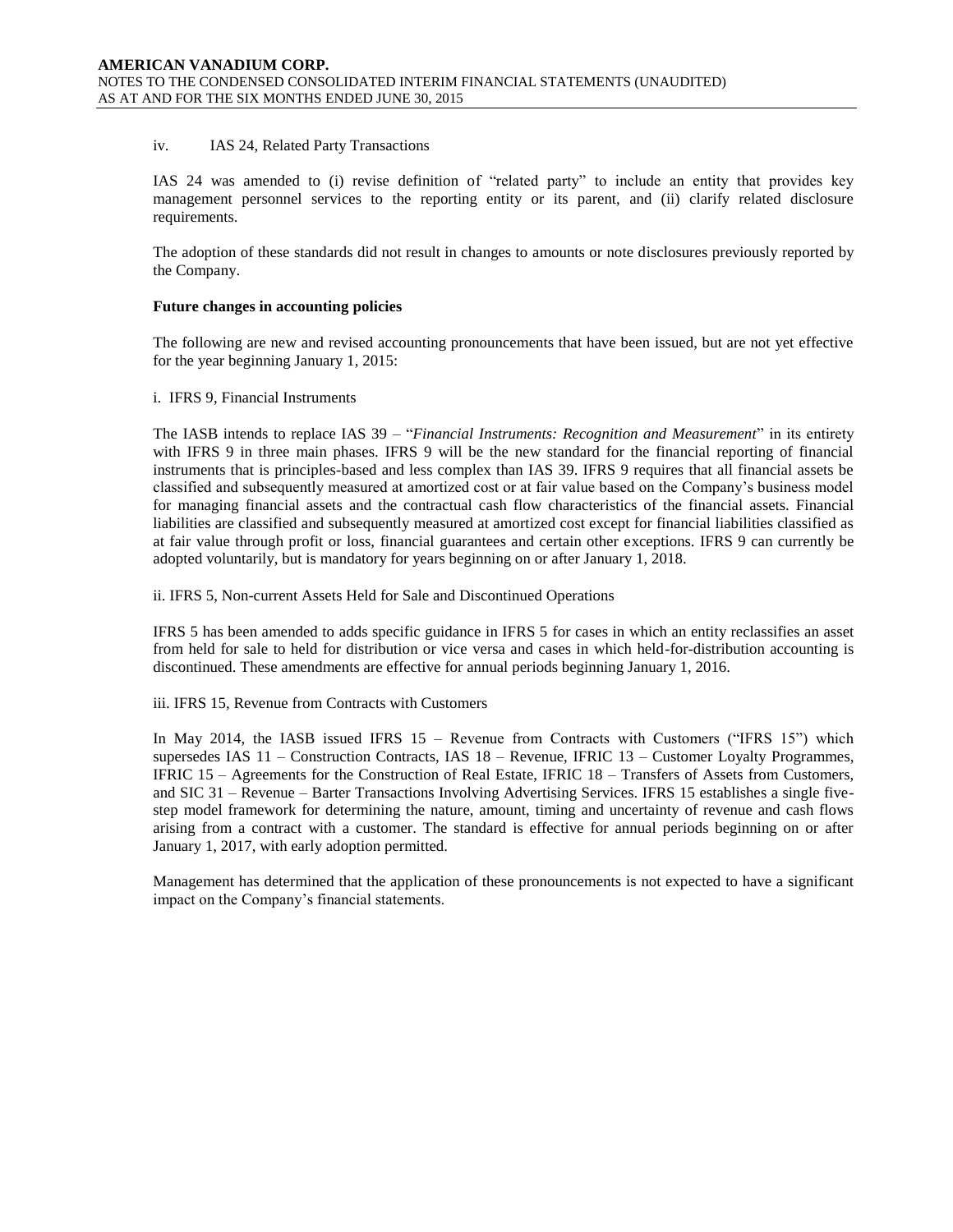# **4. PREPAID EXPENSES**

Changes to the balance of prepaid expenses for the six months ended June 30, 2015 are as follows:

|                                | Amount    |
|--------------------------------|-----------|
|                                |           |
| Balance, December 31, 2014     | 131.459   |
| Net change in prepaid expenses | (57, 741) |
| <b>Balance, June 30, 2015</b>  | 73.718    |

Prepaid expenses and deposits comprise items such as insurance premiums, rent deposits and advances for employee travel. During the six months ended June 30, 2015, the Company cancelled an insurance policy that had been paid for or accrued for as at December 31, 2014. As a result, there was a \$57,741 reduction in the prepaid balance for the period.

In addition to these items, the Company has paid or accrued a total of \$412,921 in non-refundable advances towards future CellCube sales for which a full impairment was recorded in the year ended December 31, 2014. Should the Company receive definitive purchase orders, obtain financing to meet any future payments, or find an alternative realization of value from these payments, a full or partial reversal of the impairment may be recorded in future periods.

# **5. EQUIPMENT AND DEPOSITS ON EQUIPMENT**

Changes to the Company's equipment balances are as follows:

|                                 | Field     | <b>Office</b>    |                 |              |
|---------------------------------|-----------|------------------|-----------------|--------------|
|                                 | Equipment | <b>Equipment</b> | <b>Vehicles</b> | <b>Total</b> |
|                                 | \$        | \$               | \$              | \$           |
| Cost                            |           |                  |                 |              |
| Balance, December 31, 2014      | 41,655    | 63,822           | 41,118          | 146,595      |
| Sale of equipment               |           | (2,933)          | (41, 118)       | (44, 051)    |
| <b>Balance, June 30, 2015</b>   | 41,655    | 60,889           |                 | 102,544      |
| <b>Accumulated amortization</b> |           |                  |                 |              |
| Balance, December 31, 2014      | 41,655    | 36,527           | 36,905          | 115,087      |
| Additions / Disposal            |           |                  | (36,905)        | (36,905)     |
| Amortization for the period     |           | 9,699            |                 | 9,699        |
| <b>Balance, June 30, 2015</b>   | 41,655    | 46,226           |                 | 87,881       |
| <b>Carrying value</b>           |           |                  |                 |              |
| December 31, 2014               |           | 27,295           | 4,213           | 31,508       |
| June 30, 2015                   |           | 14,663           |                 | 14,663       |

#### *Deposits on equipment*

In addition to the equipment balances above, as at June 30, 2015, the Company had paid or accrued a total of \$1,004,036 in non-refundable instalments towards CellCube units which were to be held by the Company for demonstration purposes, with the possibility of future resale. A full impairment of this amount was recorded in the year ended December 31, 2014. Should the Company obtain sufficient capital in the future in order to meet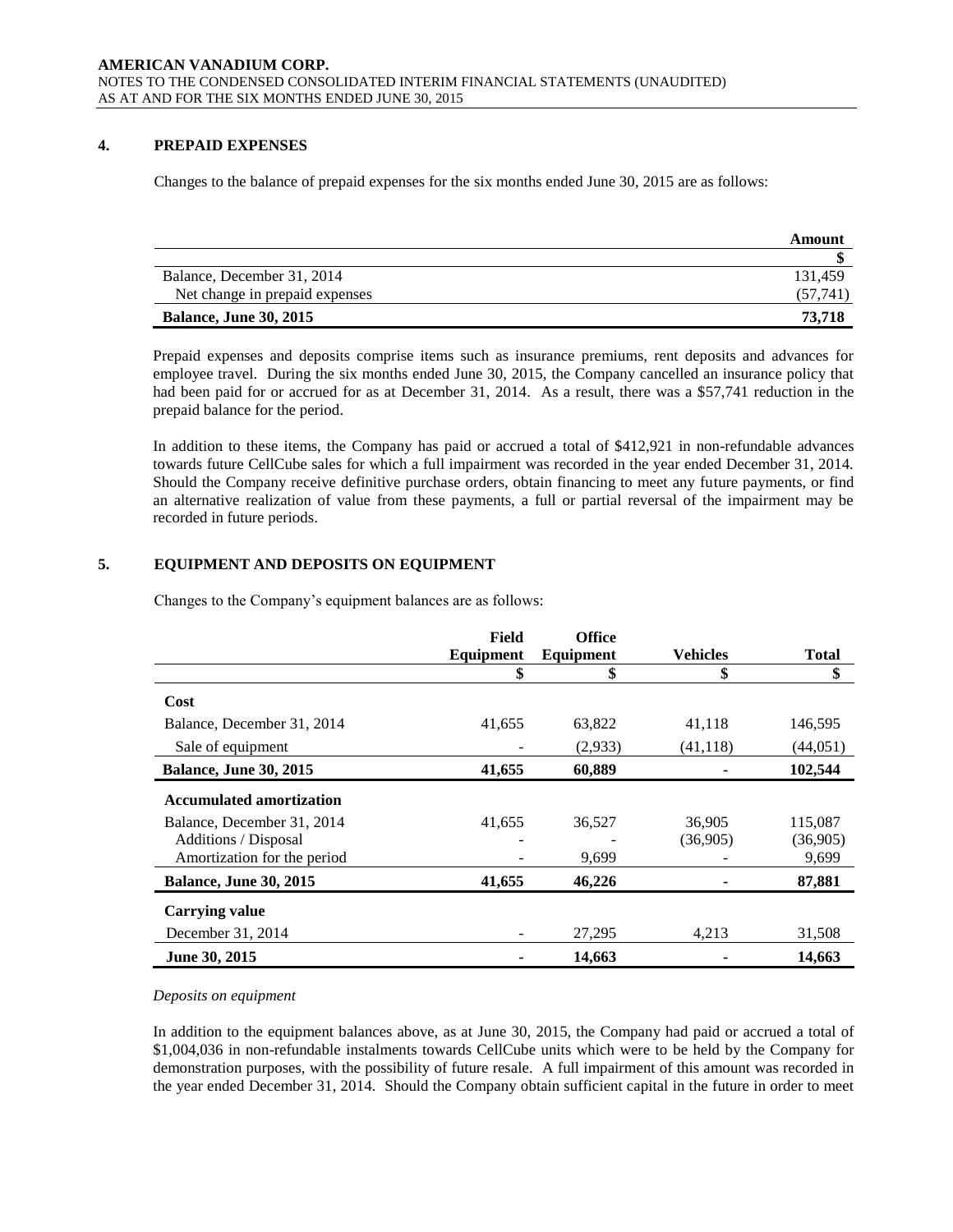remaining payments for these units, or should alternative financial value from these deposits be realized, the impairment may be partially or fully reversed in future reporting periods.

#### **6. MINERAL PROPERTIES**

#### **Summary of properties**

a) Gibellini Property, Nevada, U.S.

In March 2006, the Company entered into a Mineral Lease Agreement to acquire certain unpatented lode mining claims, paying US\$60,000 upon the execution of the agreement. Pursuant to the terms of the agreement, the Company is required to pay a production royalty of 2.5% of the net smelter returns ("NSR") of all mineral substances produced from the claims, to a maximum of US\$3,000,000, at which point the production royalty decreases to 2.0%. The Company is also required to pay US\$30,000, quarterly, and such payments are credited against any future production royalties payable. As of June 30, 2015, the Company has paid a total of US\$870,000 in these advance royalty payments. As at June 30, 2015, the Company owed US\$60,000 towards two claim payments, but has not received a notice of default regarding these outstanding payments.

In December 2006, the Company entered into a Mineral Lease Agreement to acquire additional unpatented lode mining claims, paying US\$9,000 upon the execution of the agreement. Pursuant to the terms of the agreement the Company is required to pay an initial production royalty payment of US\$30,000 within 60 days of production from the claims and a production royalty of 3.0% of NSR of all mineral substances produced from the claims. Also, the Company must pay an escalating series of annual payments, which will be credited against any future production royalties payable. As of June 30, 2015, the Company has paid a total of US\$167,000 in these advance royalty payments. Further, the Company has the option to purchase these claims for a total purchase price of US\$1,000,000.

In April 2007, the Company entered into a Mineral Lease Agreement to acquire further unpatented lode mining claims, paying US\$10,000 upon the execution of the agreement. Pursuant to the terms of the agreement the Company was required to pay US\$15,000 annually as a prepayment towards a production royalty of 2.5% of NSR of all mineral substances produced from the claims. In 2011, the Company acquired full ownership of these claims for a cash payment of US\$50,000 and the issuance of 25,000 of its common shares valued at \$33,750, in addition to US\$60,000 in cumulative annual payments made prior to acquisition, thereby eliminating future advance royalty payments.

In 2011, the Company staked unpatented lode claims and placer claims and in 2012 additional unpatented lode claims were staked.

The Company pays annual fees of US\$125,000 for its certain water rights; all scheduled payments to date have been paid.

b) Del Rio Property, Nevada, U.S.

In 2010, the Company acquired 120 claims through the staking process.

c) Hot Creek Property, Nevada, U.S.

In 2010, the Company acquired 18 claims through the staking process.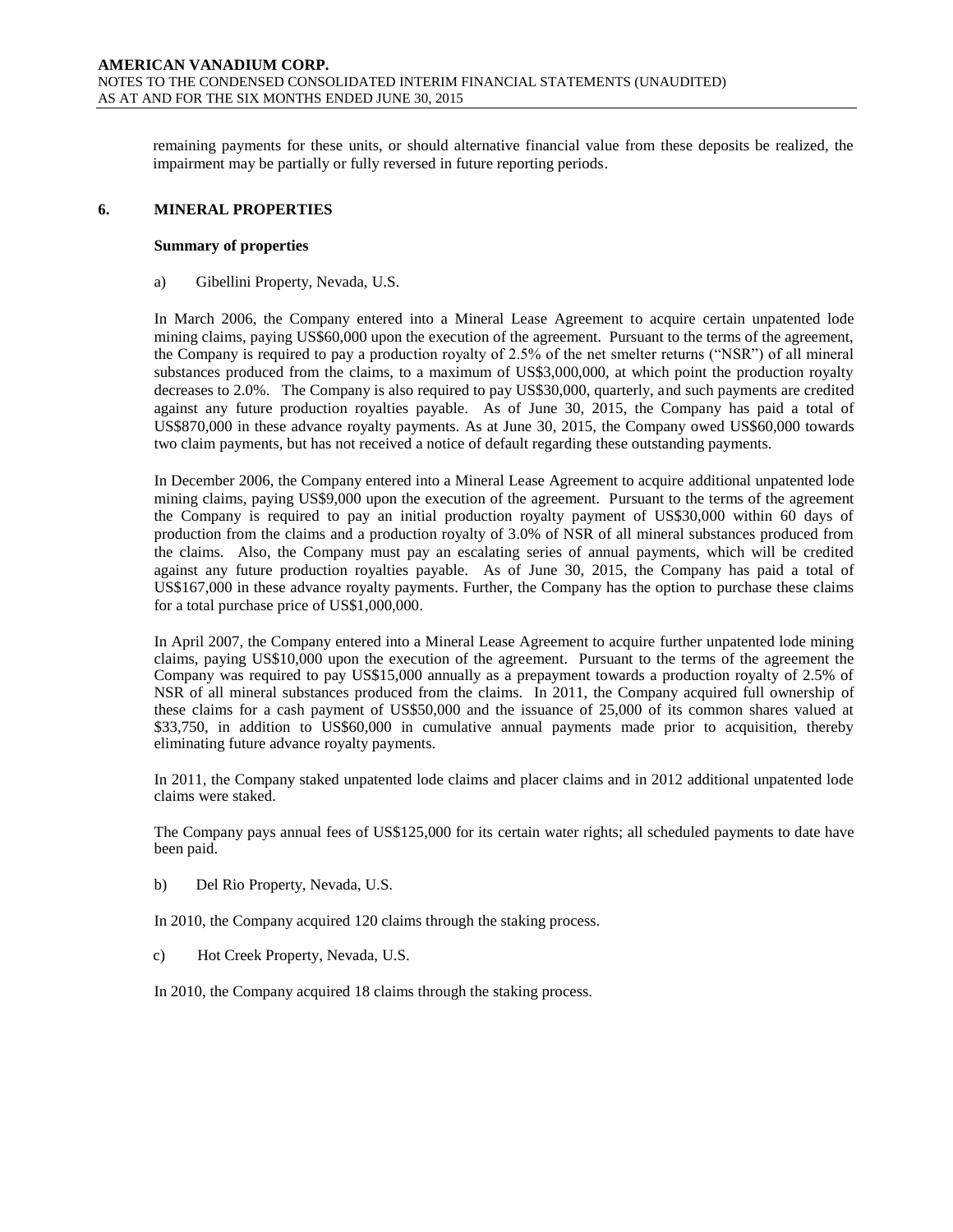#### **Acquisition costs**

As at June 30, 2015 and prior periods, the carrying values of mineral properties were comprised solely of capitalized acquisition costs for mineral and related water rights.

|                         | Gibellini | Del Rio        | <b>Hot Creek</b> | Total  |
|-------------------------|-----------|----------------|------------------|--------|
|                         |           |                |                  |        |
| As at June 30, 2015 and |           |                |                  |        |
| December 31, 2014       | 41,635    | $\blacksquare$ |                  | 41.635 |

The Company has capitalized, rather than expensed, payments for mineral and related water rights on the basis that holding title to the related properties and water rights allows the Company to develop these properties in the future. Acquiring and maintaining title to mineral properties involves certain inherent risks due to difficulties in determining the validity of certain claims as well as the potential for problems arising from the frequently ambiguous conveyance history characteristic of many mineral properties.

#### *Impaired carrying values of mineral properties*

In the year ended December 31, 2014, the Company recognized an impairment charge of \$2,111,926 to the carrying value of its mineral properties as a result of market prices for vanadium that have persisted at lower levels than those required for commercial production, adverse financing conditions and the Company's working capital deficiency which has precipitated a curtailment of mineral property related activity. Should the Company obtain adequate financing in the future and should market pricing for vanadium recover, the Company will reassess the carrying values of its properties to determine whether a reversal of this impairment in future periods is appropriate.

Acquisition costs incurred while the carrying values of mineral properties are impaired are reported as a component of exploration and evaluation expenses in the period incurred.

#### **Exploration and evaluation expenses**

During the six months ended June 30, 2015, exploration and evaluation expenses incurred on the Company's mineral properties were as follows:

|                          | <b>Gibellini</b> | <b>Del Rio</b> | <b>Hot Creek</b> | <b>Total</b> |
|--------------------------|------------------|----------------|------------------|--------------|
|                          |                  |                |                  |              |
| Property maintenance     | 65,733           |                |                  | 65,733       |
| Metallurgy               | 54,807           |                |                  | 54,807       |
| Labour and benefits      | 42,826           |                |                  | 42,826       |
| Feasibility study        | 32,792           |                |                  | 32,792       |
| Environmental permitting | 28,690           |                |                  | 28,690       |
| General                  | 12,964           |                |                  | 12,964       |
| Satellite office         | 10,925           |                |                  | 10,925       |
|                          | 248,737          |                |                  | 248,737      |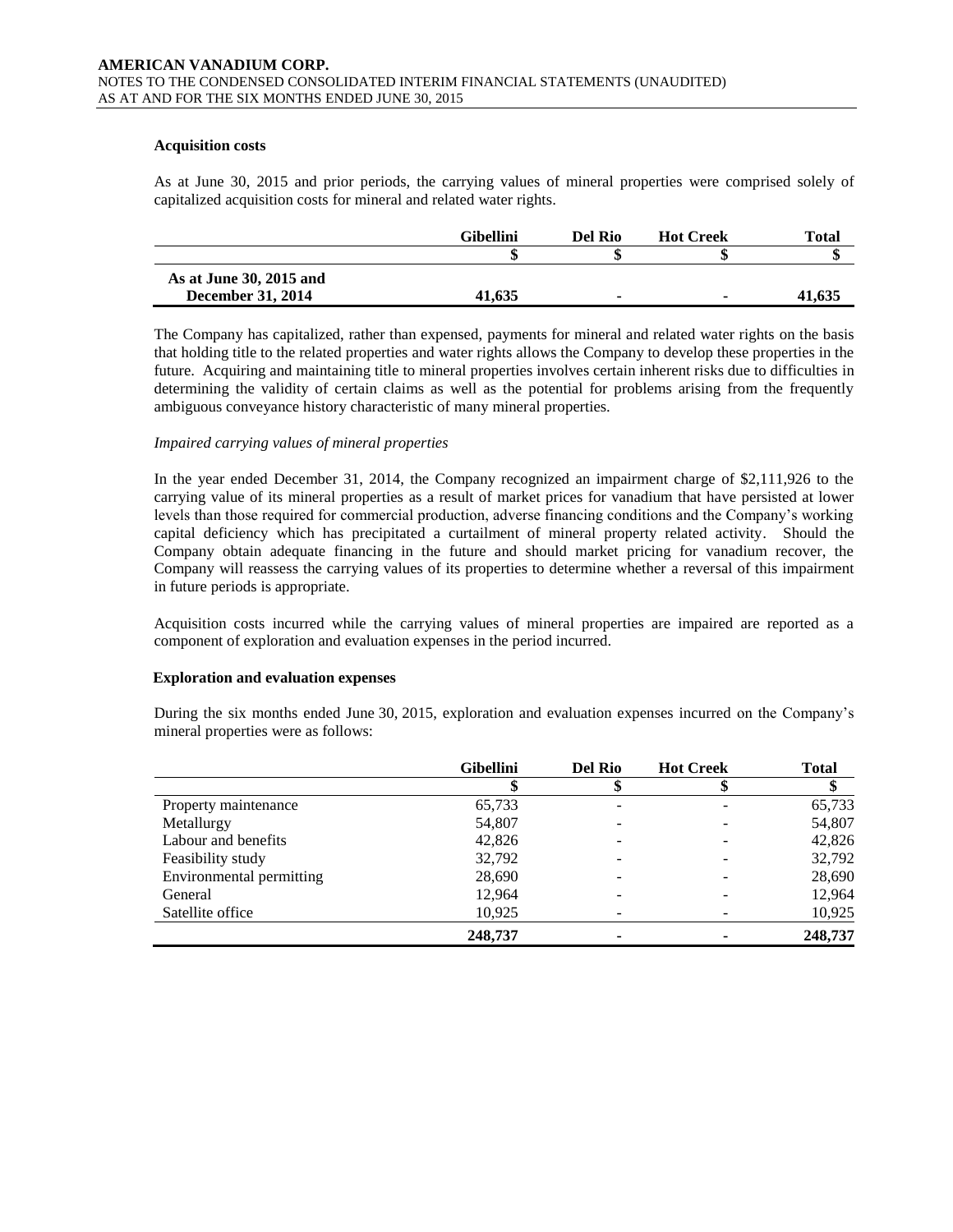During the six months ended June 30, 2014, exploration and evaluation expenses incurred on the Company's mineral properties were as follows:

|                              | <b>Gibellini</b> | <b>Del Rio</b> | <b>Hot Creek</b> | <b>Total</b> |
|------------------------------|------------------|----------------|------------------|--------------|
|                              | \$               | \$             | S                |              |
| Environmental permitting     | 549,840          |                |                  | 549,840      |
| Metallurgy                   | 296,228          |                |                  | 296,228      |
| General                      | 164,775          |                |                  | 164,775      |
| Engineering, procurement and |                  |                |                  |              |
| construction management      | 128,484          |                |                  | 128,484      |
| Engineering                  | 87,443           |                |                  | 87,443       |
| Leach pad design             | 60,895           |                |                  | 60,895       |
| Labour and benefits          | 60,312           |                |                  | 60,312       |
| Satellite office             | 52,116           |                |                  | 52,116       |
| Geotechnical                 | 15,485           |                |                  | 15,485       |
| Drilling and trenching       | 1,825            |                |                  | 1,825        |
|                              | 1,417,403        |                |                  | 1,417,403    |

# **7. SHAREHOLDERS' (DEFICICIENCY) EQUITY**

#### **Share capital**

#### *Authorized*

Unlimited number of common voting shares with no par value.

#### *Issued and outstanding*

|                                                                   | Number of<br><b>Common Shares</b> | Amount     |
|-------------------------------------------------------------------|-----------------------------------|------------|
|                                                                   |                                   | S          |
|                                                                   |                                   |            |
| Outstanding, December 31, 2013                                    | 47,170,198                        | 24,097,538 |
| Issued through private placements, net of share issuance costs    | 16,060,000                        | 5,710,958  |
| Issuance of bonus shares and performance shares                   | 620,000                           | 282,375    |
| Issued on exercise of warrants                                    | 13,800                            | 9,674      |
| Outstanding, December 31, 2014                                    | 63,863,998                        | 30,100,545 |
| Issued through private placements, net of share issuance costs    | 3,014,285                         | 203,095    |
| Issued to settle accounts payable and for mineral property claims | 1,337,830                         | 93,648     |
| Issued on contract termination                                    | 30,000                            | 2,400      |
| Outstanding, June 30, 2015                                        | 68,246,113                        | 30,409,688 |

#### *Private placements*

On March 6, 2014, the Company completed the first tranche of a non-brokered private placement of 10,000,000 common share units at a price of \$0.40 per unit for gross proceeds of \$4,000,000. Each unit consisted of one common share and one-half of one common share purchase warrant. Each whole common share purchase warrant entitles the holder to purchase an additional common share at a price of \$0.60 until March 6, 2016. The full value of these units was attributed to the value of the common shares. Transaction costs for this tranche, which include legal and other fees, totalled \$84,629.

On May 8, 2014, the Company completed the second tranche of the private placement for an additional 2,500,000 common share units at a price of \$0.40 per unit for gross proceeds of \$1,000,000. Each unit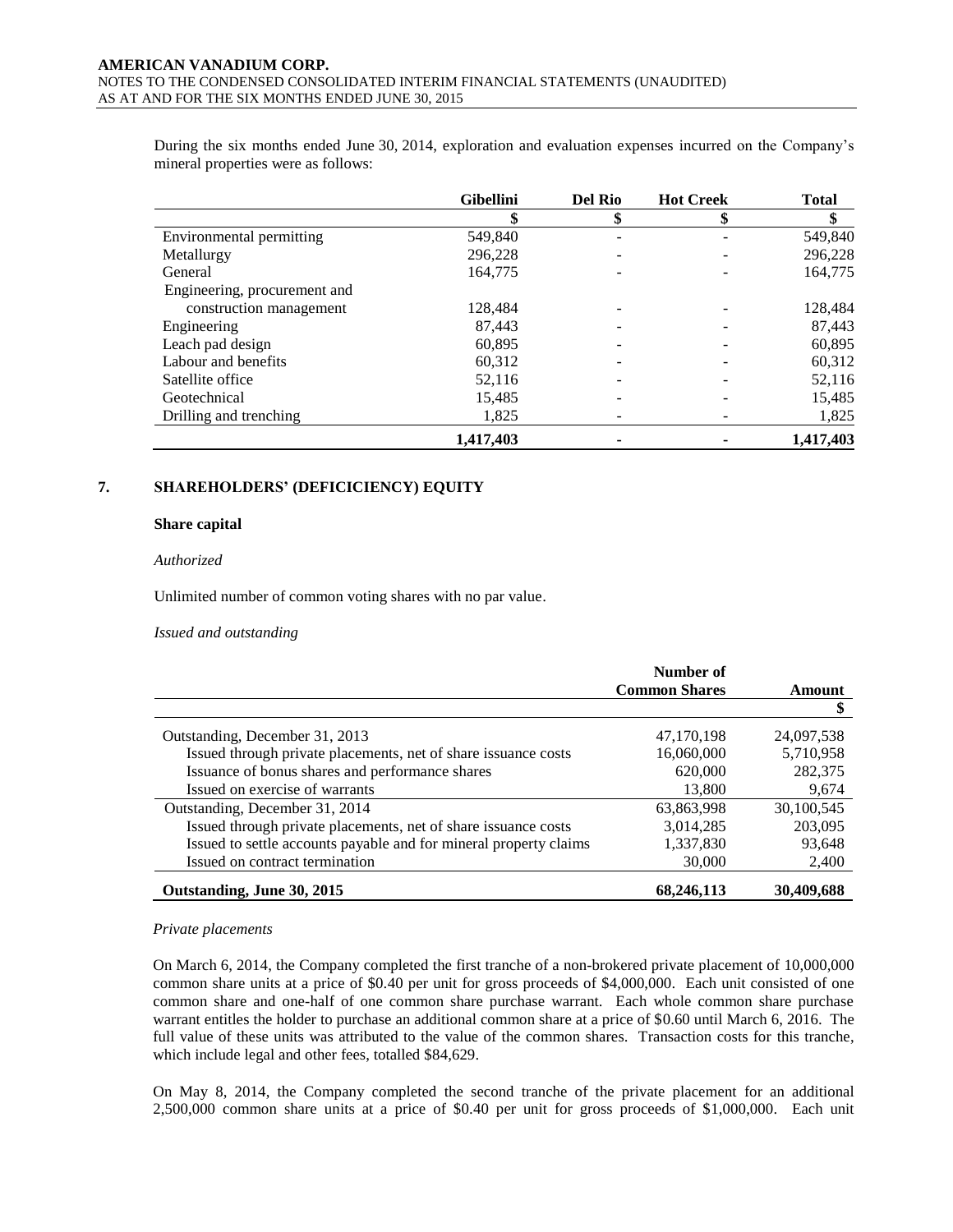consisted of one common share and one-half of one common share purchase warrant. Each whole common share purchase warrant for the second tranche entitles the holder to purchase an additional common share at a price of \$0.60 until May 8, 2016. The full value of these units was attributed to the value of the common shares. An additional 93,375 agents' warrants with a fair value of \$12,043 were granted to agents for the second tranche. Transaction costs for this tranche, which include the value of agents' warrants, finder's fees, legal fees, and exchange and other fees, totalled \$87,251.

On December 30, 2014, the Company completed a non-brokered private placement of 3,560,000 common share units at a price of \$0.25 per unit for gross proceeds of \$890,000. Each unit consisted of one common share and one-half of one common share purchase warrant. Each whole common share purchase warrant entitles the holder to purchase an additional common share at a price of \$0.40 until December 30, 2016. The full value of these units was attributed to the value of the common shares. An additional 7,200 agent's warrants were issued as part of this private placement with a fair value of \$161. Transaction costs for the private placement, which include cash commissions, and legal and other fees, totalled \$7,161.

On April 23, 2015, the Company completed a non-brokered private placement of 3,014,285 common share units at a price of \$0.07 per unit for gross proceeds of \$211,000. Each unit consists of one common share and onehalf of one common share purchase warrant. The full value of these units is attributed to the value of the common shares. Each whole common share purchase warrant entitles the holder to purchase an additional common share at a price of \$0.12 until April 23, 2016. An additional 15,000 agent's warrants were issued as part of this private placement with a fair value of \$245. Transaction costs for the private placement, which include cash commissions, and legal and other fees, totalled \$2,950.

#### **Warrants**

Changes to the balance of warrants outstanding are as follows:

|                                               | Number of<br><b>Warrants</b> | Weighted<br>Average<br><b>Exercise</b><br><b>Price</b> | Weighted<br>Average<br><b>Fair Value</b> |
|-----------------------------------------------|------------------------------|--------------------------------------------------------|------------------------------------------|
|                                               |                              | \$                                                     | \$                                       |
| Outstanding, December 31, 2013                | 14, 157, 415                 | 0.76                                                   | 0.04                                     |
| Warrants expired                              | (8,273,715)                  | 0.74                                                   | 0.06                                     |
| Warrants issued as part of common share units | 8.030.000                    | 0.56                                                   | 0.00                                     |
| Warrants issued as agents' and finders' fees  | 100,575                      | 0.59                                                   | 0.12                                     |
| Warrants exercised                            | (13,800)                     | 0.60                                                   | 0.09                                     |
| Outstanding, December 31, 2014                | 14,000,475                   | 0.66                                                   | 0.01                                     |
| Warrants issued as part of common share units | 1,507,143                    | 0.12                                                   | 0.00                                     |
| Warrants issued as agents' and finders' fees  | 15,000                       | 0.12                                                   | 0.02                                     |
| Outstanding, June 30, 2015                    | 15,522,618                   | 0.61                                                   | 0.01                                     |

The fair value of agent's and finder's warrants issued on a stand-alone basis is determined using the Black-Scholes option-pricing model. Inputs to the Black-Scholes model for these warrants are as follows:

|                                 | For the six months<br>ended June 30, 2015 | For the year ended<br>December 31, 2014 |
|---------------------------------|-------------------------------------------|-----------------------------------------|
| Risk-free interest rate         | $0.66\%$                                  | 1.06%                                   |
| Dividend yield                  | $0\%$                                     | 0%                                      |
| Expected stock price volatility | 92.36%                                    | 64.46%                                  |
| Expected life                   | $1.00$ year                               | 1.17 years                              |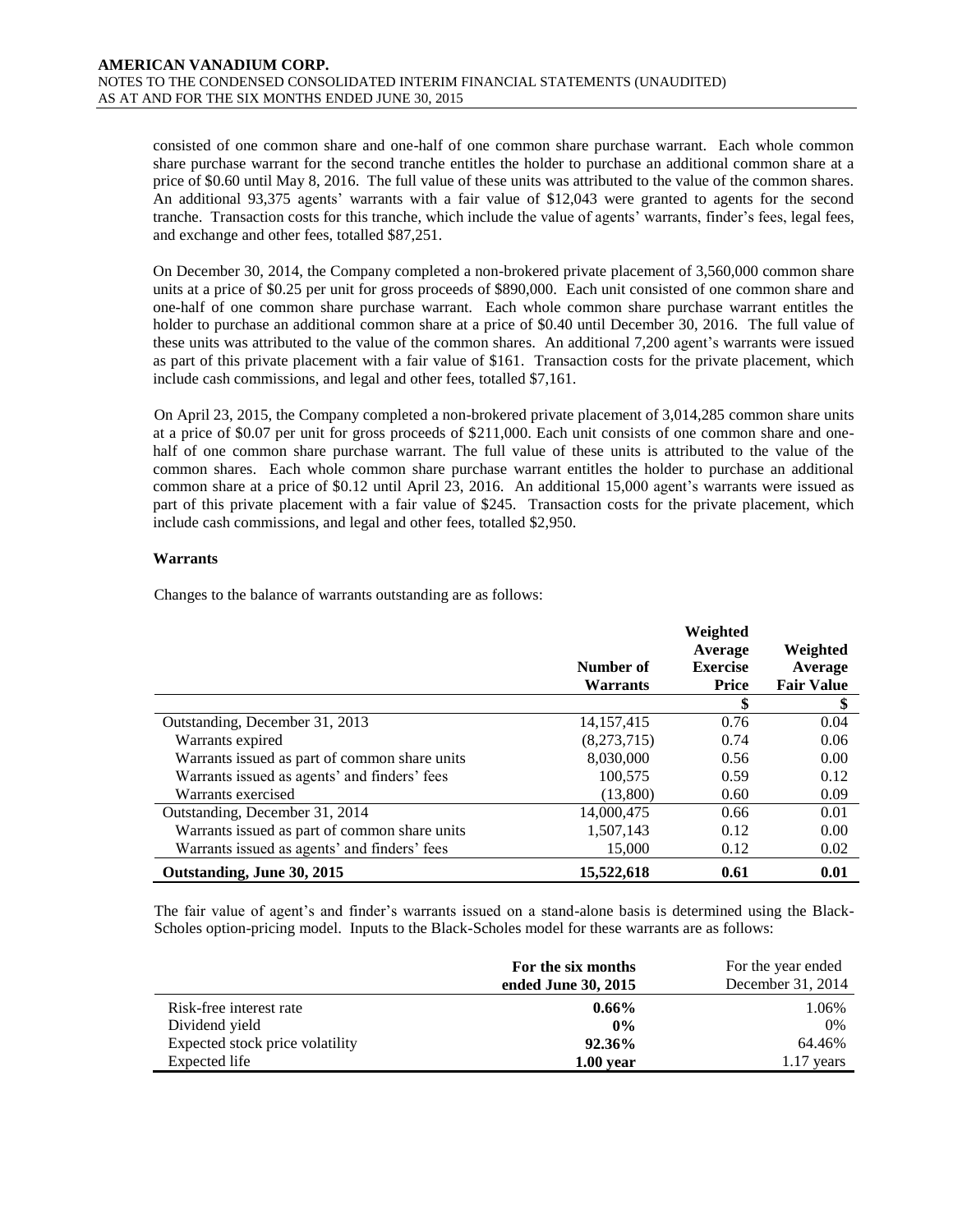The following warrants were outstanding and exercisable as at June 30, 2015:

| <b>Expiry date</b>   | <b>Exercise Price</b> | Number of<br><b>Warrants</b><br><b>Outstanding and</b><br><b>Exercisable</b> |
|----------------------|-----------------------|------------------------------------------------------------------------------|
|                      | \$                    |                                                                              |
| September 30, $2015$ | 0.80                  | 4,088,100                                                                    |
| November 4, $2015$   | 0.80                  | 1,781,800                                                                    |
| March 6, 2016        | 0.60                  | 5,000,000                                                                    |
| April 23, 2016       | 0.12                  | 1,522,143                                                                    |
| May 8, 2016          | 0.60                  | 1,343,375                                                                    |
| December 30, 2016    | 0.40                  | 1,787,200                                                                    |
|                      |                       | 15,522,618                                                                   |

#### **Stock-based compensation**

Stock-based compensation comprises the following amounts:

|                              | <b>Six Months Ended</b> |         |  |
|------------------------------|-------------------------|---------|--|
|                              | June 30                 | June 30 |  |
|                              | 2015                    | 2014    |  |
|                              |                         |         |  |
| Stock options                | 66,226                  |         |  |
| Performance and bonus shares | (105, 637)              |         |  |
| Total                        | (39, 411)               |         |  |

# *Stock options*

The Company adopted an incentive stock option plan which provides that the Board of Directors of the Company may from time to time, in its discretion, and in accordance with the requirements of the Exchange, grant to directors, officers, employees and technical consultants to the Company, non-transferable options to purchase common shares, provided that the number of common shares reserved for issuance will not exceed 10% of the issued and outstanding common shares. Such options will be exercisable for a period of up to five years from the date of grant. Vesting terms are determined by the Board of Directors at the time of grant.

During the six months ended June 30, 2015, the Company recorded \$66,226 in stock-based compensation expense for the value of stock options vested or repriced. An offsetting amount has been recorded in equity reserves.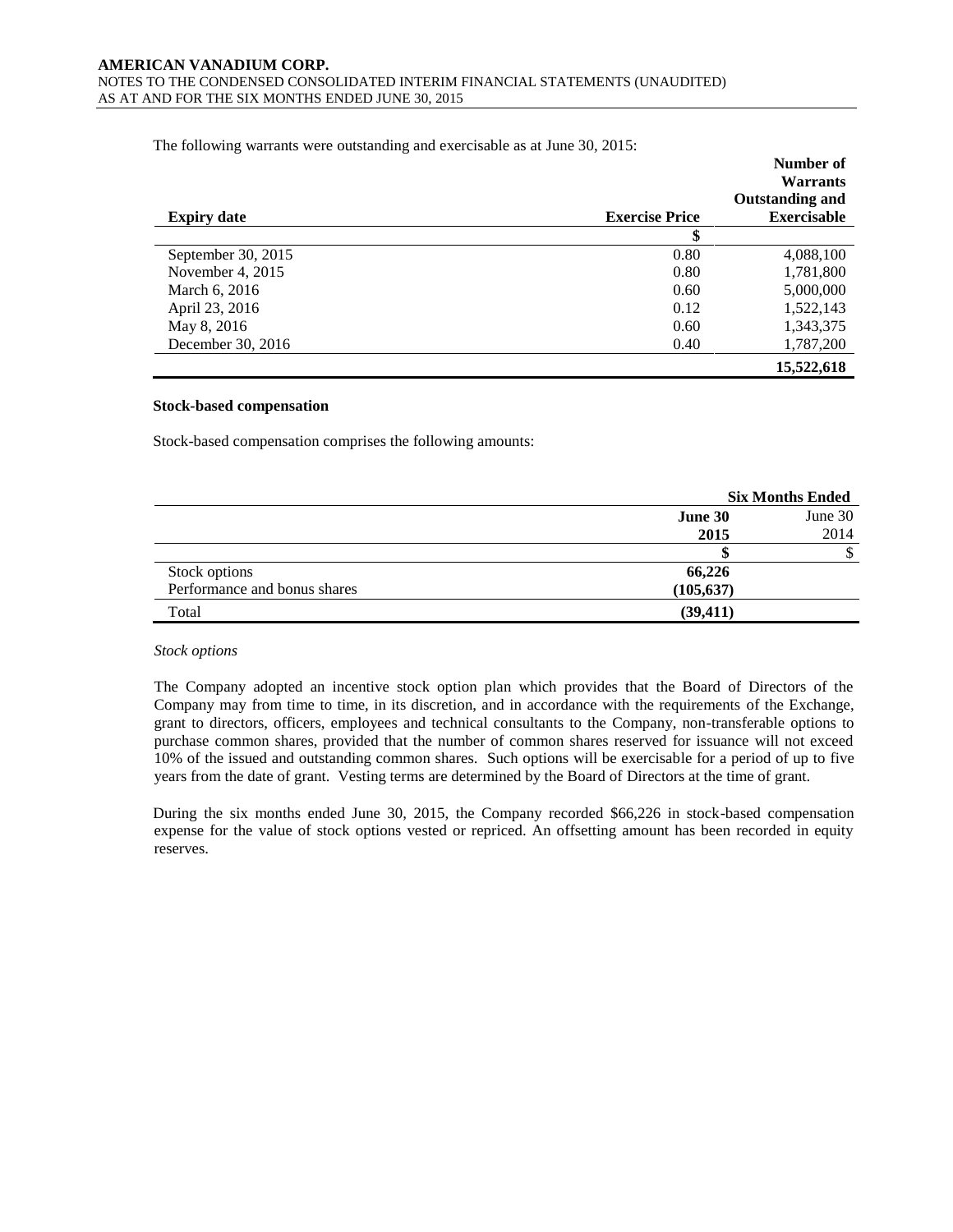|                                | Number of<br><b>Stock Options</b> | Weighted<br>Average<br><b>Exercise</b><br>Price | Weighted<br>Average<br><b>Fair Value</b> |
|--------------------------------|-----------------------------------|-------------------------------------------------|------------------------------------------|
|                                |                                   | \$                                              | \$                                       |
| Outstanding, December 31, 2013 | 3,889,250                         | 0.73                                            | 0.45                                     |
| Options granted                | 1,080,000                         | 0.60                                            | 0.23                                     |
| Options cancelled or forfeited | (756, 750)                        | 1.14                                            | 0.77                                     |
| Outstanding, December 31, 2014 | 4,212,500                         | 0.62                                            | 0.33                                     |
| Options granted                | 3,102,500                         | 0.10                                            | 0.02                                     |
| Options expired                | (727,500)                         | 0.37                                            | 0.28                                     |
| Options cancelled or forfeited | (1,320,000)                       | 0.72                                            | 0.41                                     |
| Outstanding, June 30, 2015     | 5,267,500                         | 0.33                                            | 0.15                                     |

Stock option transactions and the number of stock options outstanding are summarized as follows:

Included in options granted and cancelled or forfeited for the six months ended June 30, 2015 are 550,000 stock options that were repriced during the period from prices ranging from \$0.60 - \$1.05 to \$0.10. As a result of the repricing of these stock options, the Company recorded an expense of \$12,128 in addition to \$54,098 recorded on the vesting on other options outstanding during the period.

The fair values of the stock options granted were estimated using the Black-Scholes option pricing model. The weighted average assumptions used in the pricing model for these options are as follows:

|                                 | For the six months<br>ended June 30, 2015 | For the year ended<br>December 31, 2014 |
|---------------------------------|-------------------------------------------|-----------------------------------------|
| Risk-free interest rate         | $0.57\%$                                  | 1.16%                                   |
| Dividend yield                  | $0\%$                                     | 0%                                      |
| Expected stock price volatility | 82.15%                                    | 80.20%                                  |
| Expected forfeiture rate        | $18.27\%$                                 | 16.63%                                  |
| Expected life                   | $2.63$ years                              | 2.96 years                              |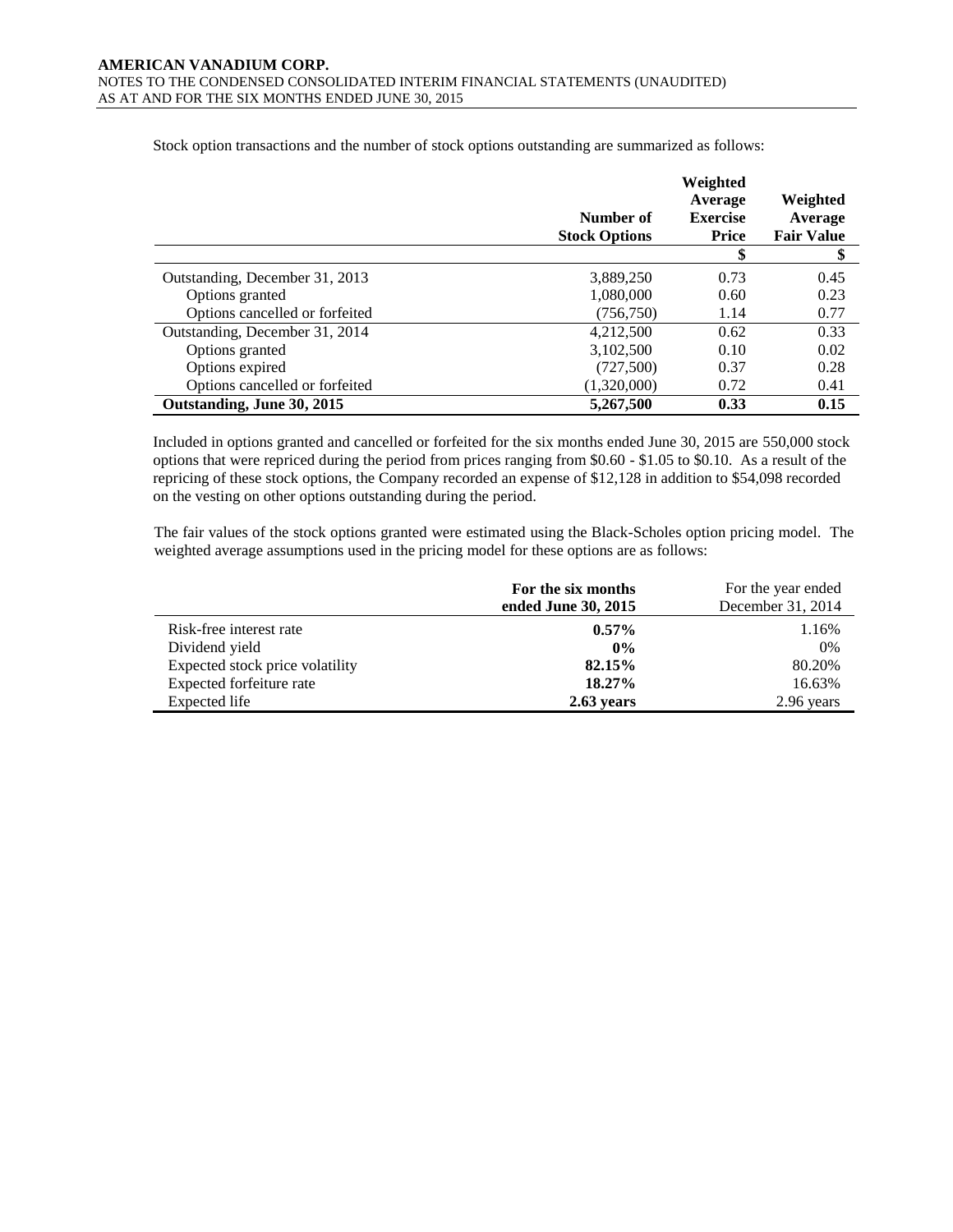|                    |                       |                          | Number of          |
|--------------------|-----------------------|--------------------------|--------------------|
|                    |                       | <b>Number of Options</b> | <b>Options</b>     |
| <b>Expiry date</b> | <b>Exercise Price</b> | Outstanding              | <b>Exercisable</b> |
|                    | \$                    |                          |                    |
| July 1, 2015*      | 1.05                  | 2,500                    | 2,500              |
| July 1, 2015*      | 0.60                  | 7,500                    | 7,500              |
| July 16, 2015*     | 0.70                  | 100,000                  | 100,000            |
| July 16, 2015*     | 0.60                  | 200,000                  | 200,000            |
| August 18, 2015*   | 0.75                  | 50,000                   | 50,000             |
| November 2, 2015   | 0.10                  | 100,000                  | 100,000            |
| November 2, 2015   | 0.70                  | 175,000                  | 175,000            |
| December 29, 2015  | 0.10                  | 7,500                    | 7,500              |
| December 29, 2015  | 1.05                  | 5,000                    | 5,000              |
| March 7, 2016      | 1.50                  | 25,000                   | 25,000             |
| August 2, 2016     | 0.10                  | 50,000                   | 50,000             |
| February 6, 2017   | 0.77                  | 65,000                   | 65,000             |
| June 15, 2017      | 0.74                  | 150,000                  | 150,000            |
| January 7, 2018    | 0.90                  | 30,000                   | 30,000             |
| August 26, 2018    | 0.70                  | 110,000                  | 110,000            |
| August 26, 2018    | 0.10                  | 100,000                  | 100,000            |
| November 4, 2018   | 0.10                  | 142,500                  | 142,500            |
| November 4, 2018   | 0.60                  | 795,000                  | 795,000            |
| December 2, 2018   | 0.10                  | 40,000                   | 30,000             |
| April 29, 2019     | 0.10                  | 110,000                  | 82,500             |
| May 30, 2019       | 0.60                  | 250,000                  | 250,000            |
| July 10, 2019      | 0.60                  | 200,000                  | 200,000            |
| April 16, 2020     | 0.10                  | 2,432,500                | 1,832,500          |
| May 6, 2020        | 0.10                  | 95,000                   | 47,500             |
| June 8, 2020       | 0.10                  | 25,000                   | 6,250              |
|                    |                       | 5,267,500                | 4,563,750          |

The following incentive stock options were outstanding and exercisable at June 30, 2015:

\* Subsequent to June 30, 2015, these options expired unexercised.

#### *Bonus and performance shares*

Subject to any required shareholder or regulatory approvals, the Company may, outside the RSU plan, grant bonus or performance shares to employees or consultants. These shares may be issued unconditionally ("Bonus Shares"), or may be issued subject to meeting certain performance or retention criteria ("Performance Shares"). For Bonus Shares, an expense is recorded in stock-based compensation on their grant date for the prevailing fair market value of the shares. For Performance Shares, an expense is recorded in share-based compensation for the grant date fair market value those shares expected to be earned, which is recognized rateably over their anticipated vesting period. The expense recognized for Performance Shares and Bonus Shares results in a corresponding increase to the Company's equity reserves, which is then reclassified to share capital on actual issuance of the related earned shares.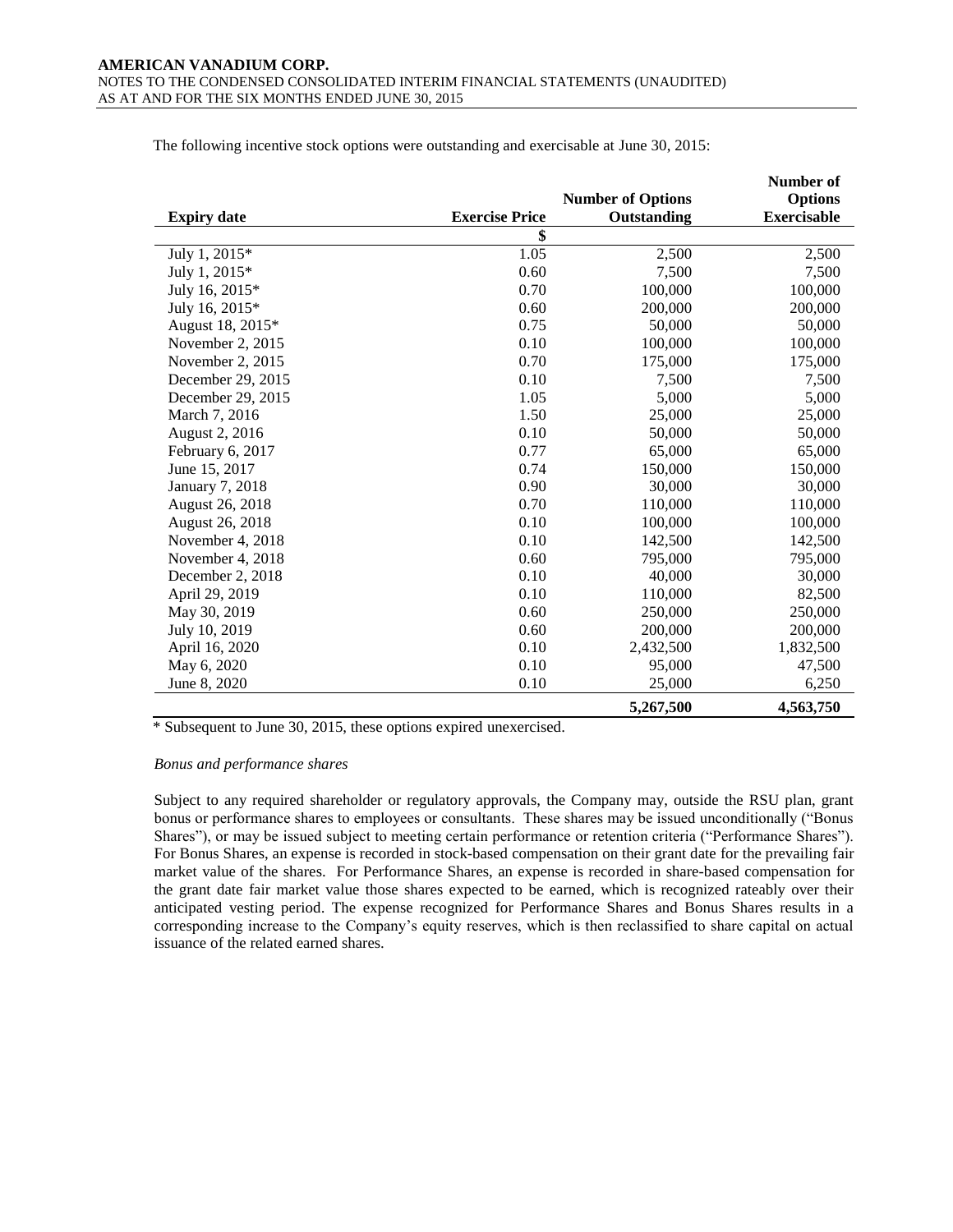Changes to the balances of Bonus and Performance Shares are as follows:

|                                | Number of<br><b>Shares</b> |
|--------------------------------|----------------------------|
| Outstanding, December 31, 2013 | 960,000                    |
| Share awards granted           | 410,000                    |
| Shares issued                  | (620,000)                  |
| Outstanding, December 31, 2014 | 750,000                    |
| Share awards cancelled         | (750,000)                  |
| Outstanding, June 30, 2015     |                            |

During the six months ended June 30, 2015, all 750,000 Performance Shares outstanding as at December 31, 2014 were cancelled upon the termination of certain employment and consulting agreement. As a result, the Company recorded a reversal \$105,637 of stock-based compensation expenses previously recorded for these Performance Shares in the six months ended June 30, 2015.

#### *Restricted share units ("RSUs")*

The Company has an RSU plan allowing the Board of Directors of the Company, at its discretion and in accordance with the requirements of the Exchange, to grant to directors, officers, employees and consultants to the Company, non-transferable RSUs. Upon meeting certain operational milestones or other vesting conditions, the RSUs will be exchanged for common shares in the Company for the recipient's benefit. RSUs will expire three years from grant if performance-based vesting conditions are not met.

The maximum number of RSUs that can be issued under the RSU plan is 3,500,000 and the combined maximum number of common shares issuable under the RSU and stock options plans shall not exceed a rolling 10% of the Company's issued and outstanding number of common shares. The Company may grant, subject to Exchange approval, compensatory shares or RSUs outside the RSU plan, which may have different characteristics than those permitted by the plan.

As at December 31, 2014, the Company had 200,000 RSUs outstanding under the RSU plan, none of which had vested. In the six months ended June 30, 2015, these RSUs were cancelled upon the termination of the related employment agreement. Consequently, no RSUs are outstanding as at June 30, 2015.

# **8. RELATED PARTY TRANSACTIONS**

During the six months ended June 30, 2015, a \$39,000 (2014 - \$39,000) expense was recorded for office facilities, corporate and administrative services provided by Earlston Management Corp. ("Earlston"), a company with officers and directors in common with the Company. As at June 30, 2015, \$54,474 is included in accounts payable and accrued liabilities (December 31, 2014 - \$22,276) for amounts owing to Earlston.

Included in prepaid expenses as at June 30, 2015 is \$10,000 (December 31, 2014 - \$10,000) advanced to Bill Radvak, the Chief Executive Officer of the Company for corporate expenses to be incurred on the Company's behalf. Included in accounts payable and accrued liabilities as at June 30, 2015 is \$4,792 (December 31, 2014 - \$8,193) owing to this officer for travel expense claims.

During the six months ended June 30, 2014, a \$60,000 expense was recorded for consulting services provided by Cansource International Enterprises Inc., a company jointly controlled by Ron MacDonald, a former director of the Company. No such amounts were incurred for the six months ended June 30, 2015.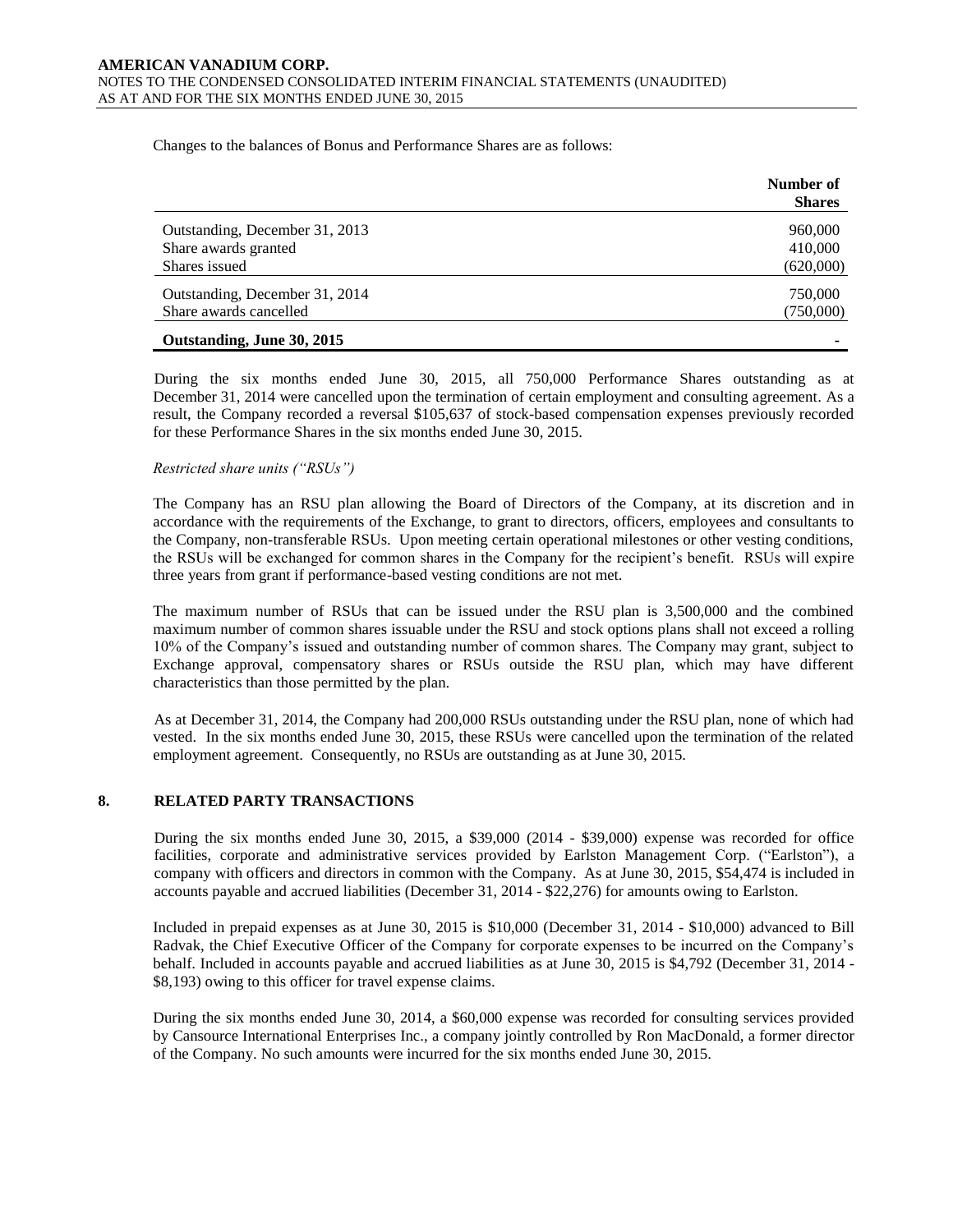# **9. SEGMENTED INFORMATION**

The Company operates in two reportable segments:

- 1. Mineral property acquisition and exploration, which includes assets and expenses related to the Company's mineral properties, such as acquisitions costs, permitting, metallurgical work, engineering and related labour; and
- 2. The sale of CellCube energy storage systems, which includes the purchase of demonstration systems, sales and marketing costs and related labour.

While these two segments are integrated, they are managed separately and have distinct assets, expenses and staff.

A break-down of the Company's operating segments, is as follows:

|                                     | <b>Net Comprehensive Loss*</b> |                     |  |
|-------------------------------------|--------------------------------|---------------------|--|
|                                     | For the six months             | For the six months  |  |
|                                     | <b>Ended June 30, 2015</b>     | Ended June 30, 2014 |  |
|                                     |                                |                     |  |
| Mineral acquisition and exploration | 248,737                        | 1,417,403           |  |
| CellCube energy storage systems     | 86,699                         | 106,999             |  |
| General corporate                   | 463.994                        | 2,001,309           |  |
| Total                               | 799,430                        | 3,525,711           |  |

\* Neither operating segment has earned any revenues as of June 30, 2015, so net comprehensive loss includes only segment expenses. Expenses for mineral acquisition and exploration include the exploration and evaluation expenses as well as impairments and write-offs of mineral properties, the deferred engineering management deposit and water rights. Expenses for the CellCube energy storage segment includes expenses for CellCube demonstration and impairments on advances towards future CellCube sales, equipment and deposits on equipment.

|                                     | <b>Non-current, Non-financial Assets as at</b> |             |  |
|-------------------------------------|------------------------------------------------|-------------|--|
|                                     | June 30                                        | December 31 |  |
|                                     | 2015                                           | 2014        |  |
|                                     |                                                |             |  |
| Mineral acquisition and exploration | 41,635                                         | 41,637      |  |
| CellCube energy storage systems     | ۰                                              |             |  |
| General corporate                   | 14,663                                         | 31,508      |  |
| Total                               | 56,298                                         | 73.145      |  |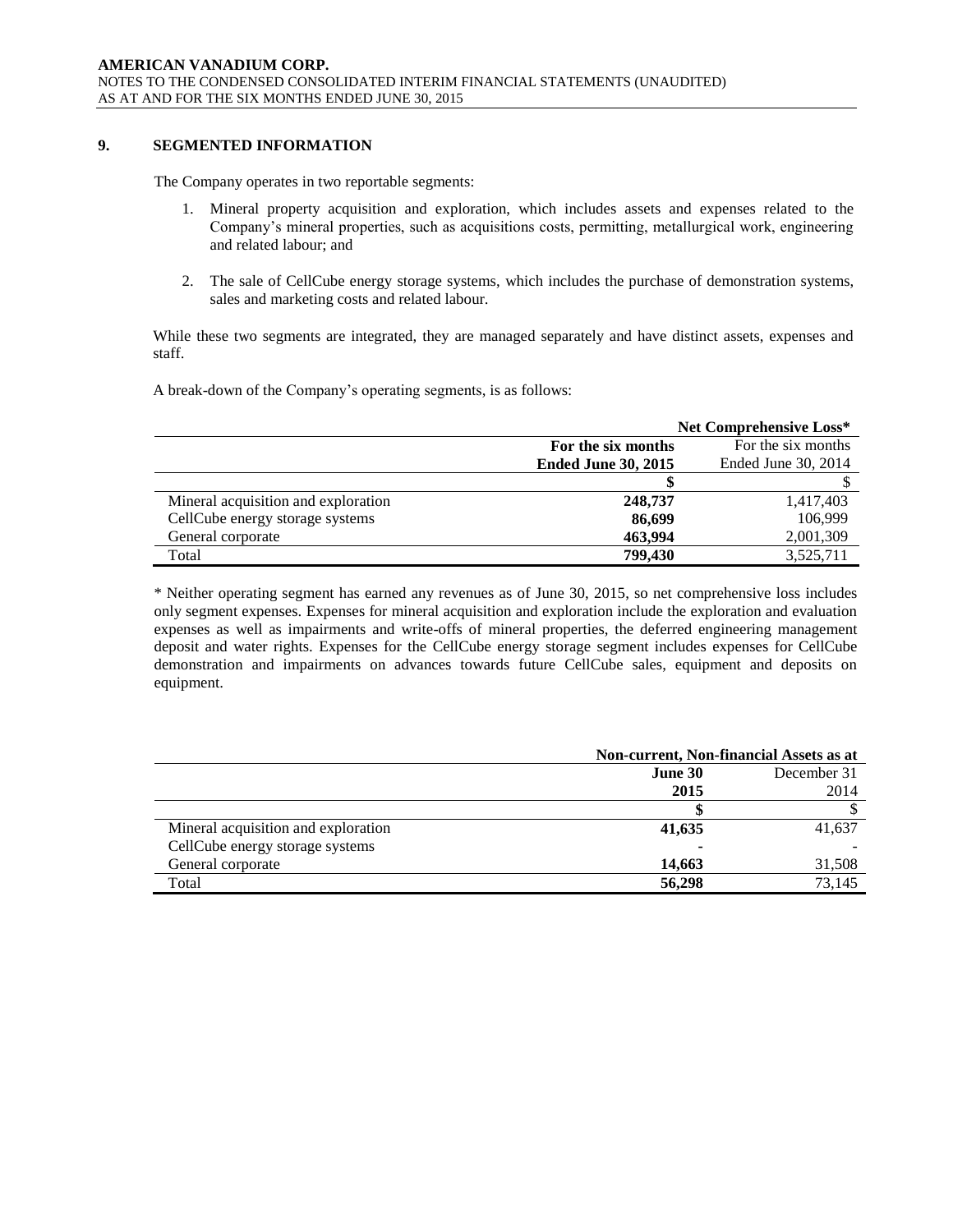# **10. FINANCIAL INSTRUMENTS AND RISK MANAGEMENT**

As at June 30, 2015, the Company's financial instruments are comprised of cash, amounts receivable, reclamation deposits and accounts payable and accrued liabilities. With the exception of cash, all financial instruments held by the Company are measured at amortized cost. The fair values of these financial instruments approximate their carrying value due to their short-term maturities. Fair values of financial instruments are classified in a fair value hierarchy based on the inputs used to determine fair values. The levels of the fair value hierarchy are as follows:

- Level 1 Unadjusted quoted prices in active markets for identical assets or liabilities;
- Level 2 Inputs other than quoted prices that are observable for the asset or liability either directly or indirectly; and
- Level 3 Inputs that are not based on observable market data.

Financial instruments measured at fair value on the balance sheet are summarized in levels of fair value hierarchy as follows:

|      | 1 امته ا | <b>Level 2</b> | $_{\rm evel}$ 2 |
|------|----------|----------------|-----------------|
|      | w        | мσ             |                 |
| Cash | 6,568    |                |                 |

The Company's financial instruments are exposed to certain financial risks, including currency risk, credit risk, liquidity risk and interest rate risk.

#### *Currency risk*

A portion of the Company's expenses are incurred in United States dollars and financial instrument balances are held in this currency. A significant change in the currency exchange rates between the Canadian dollar relative to the United States dollar could have a negative effect on the Company's results of operations, financial position or cash flows.

As at June 30, 2015, the Company's net financial liabilities included accounts held in United States dollars totalling US\$1,113,981. A prolonged \$0.10 increase (decrease) in the value of the Canadian dollar compared with the United States dollar would result in a \$111,398 foreign exchange gain (loss) based on United States dollar denominated net financial liabilities as at June 30, 2015.

As at June 30, 2015, the Company's net financial liabilities included accounts held in European Euros totalling 493,286 Euros. A prolonged \$0.10 increase (decrease) in the value of the Canadian dollar compared with the Euro would result in a \$49,329 foreign exchange gain (loss) based on European euro denominated net financial liabilities as at June 30, 2015.

The Company has not hedged its exposure to currency fluctuations.

# *Credit risk*

Credit risk is the risk of an unexpected loss if a customer or third party to a financial instrument fails to meet its contractual obligations. The Company's credit risk is primarily attributable to its cash. The Company limits exposure to credit risk by maintaining its cash with large financial institutions. The Company does not have cash that is invested in asset backed commercial paper.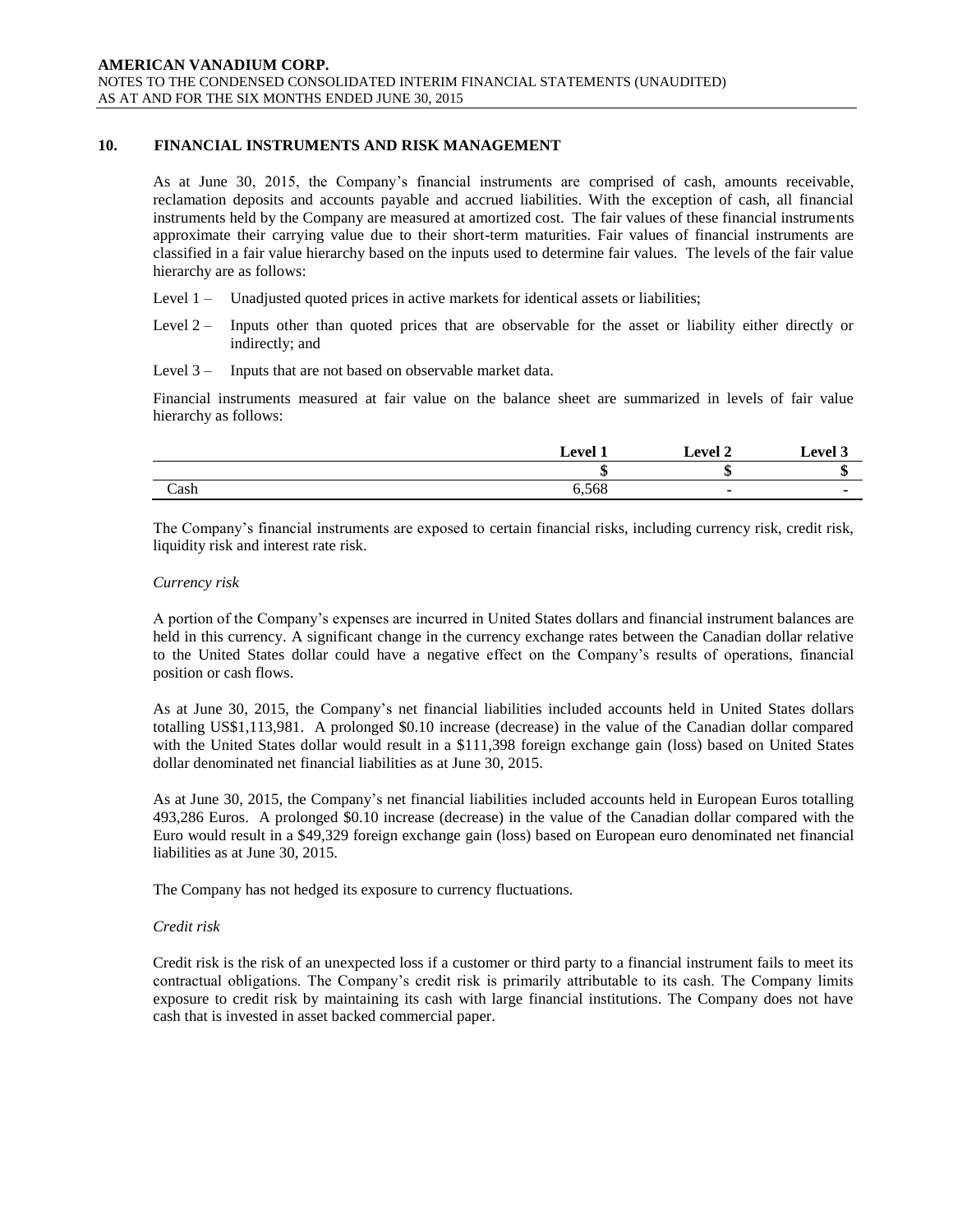#### *Liquidity risk*

Liquidity risk is the risk that the Company will not be able to meet its financial obligations as they fall due. The Company has a working capital deficiency as at June 30, 2015 and additional financing is required for the Company to settle its existing obligations and fund future obligations. As such, the Company is exposed to liquidity risk.

#### *Interest rate risk*

Interest rate risk is the risk that the fair value or future cash flows of a financial instrument will fluctuate because of changes in market interest rates. As the Company's cash is currently held in short-term interest bearing accounts which pay relatively low rates of interest, the Company considers the interest rate risk to be limited.

# **11. CAPITAL MANAGEMENT**

The Company manages its capital, which comprises the components of shareholders' (deficiency) equity, and makes adjustments to it, based on the funds available to the Company, in order to support the acquisition, exploration and development of resource properties. The Board of Directors does not establish quantitative return on capital criteria for management, but rather relies on the expertise of the Company's management to sustain future development of the business.

Although the Company has made operational changes, including headcount reductions and slow-downs on mine permitting to reduce its expenditures, the properties in which the Company currently has an interest are in the exploration stage and its CellCube sales channel is still developing; as such the Company is dependent upon external financings to fund activities and will require such financing to fund its working capital deficiency as at June 30, 2015 and to meet future operational requirements.

Management reviews its capital management approach on an ongoing basis and believes that this approach, given the relative size of the Company, is reasonable.

The Company is not subject to externally imposed capital requirements.

# **12. LOSS PER SHARE**

The numerators and denominators of basic and diluted loss per share for the three and six months ended June 30, 2015 and 2014 are as follows:

|                                              | <b>Three Months Ended</b> |             | <b>Six Months Ended</b> |             |
|----------------------------------------------|---------------------------|-------------|-------------------------|-------------|
|                                              | June 30                   | June $301$  | June 30                 | June 30     |
|                                              | 2015                      | 2014        | 2015                    | 2014        |
| Net loss - numerator                         | \$265,270                 | \$1,789,919 | \$799,430               | \$3,525,711 |
| Basic and diluted weighted average number of |                           |             |                         |             |
| common shares outstanding - denominator      | 66,845,506                | 58,871,685  | 65,362,988              | 54,473,888  |
| Basic and diluted loss per share             | \$0.00                    | \$0.03      | \$0.01                  | \$0.06      |

The Company incurred net losses for all periods reported, so no dilutive impact of in-the-money stock options and warrants has been included in the calculation of diluted weighted average number of common shares outstanding.